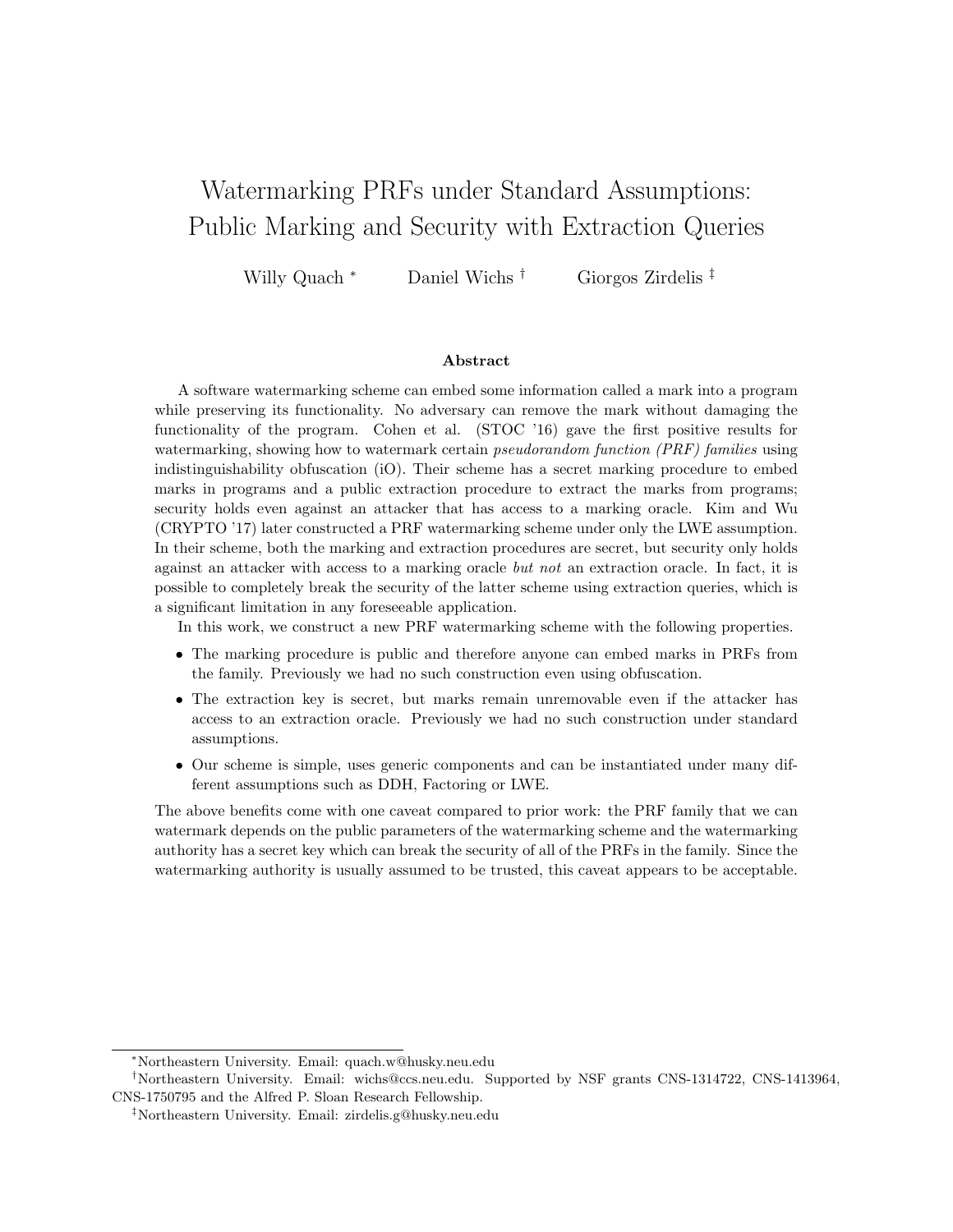### 1 Introduction

Watermarking allows us to embed some special information called a *mark* into digital objects such as images, movies, music files, or software. There are two basic requirements: firstly, a marked object should not be significantly different from the original object, and secondly, it should be impossible to remove an embedded mark without somehow "destroying" the object.

The works of Barak et al.  $[BGI^+01, BGI^+12]$  $[BGI^+01, BGI^+12]$  $[BGI^+01, BGI^+12]$  $[BGI^+01, BGI^+12]$  and Hopper, Molnar and Wagner [\[HMW07\]](#page-27-0) initiated the first theoretical study of program watermarking including rigorous definitions. However, positive results for watermarking remained elusive. A few early works [\[NSS99,](#page-27-1) [YF11,](#page-27-2) [Nis13\]](#page-27-3) gave very partial results showing that certain cryptographic functions can be watermarked, but security only held against restricted adversaries with limited ability to modify the program. For example, in such schemes it is easy to remove the watermark by obfuscating the program without changing its functionality. The first positive result for watermarking against arbitrary removal strategies was given in the work of Cohen et al.  $[CHN<sup>+</sup>16]$  $[CHN<sup>+</sup>16]$  who showed how to watermark certain families of pseudo-random functions (PRFs). However, this result relies on the heavy hammer of indistinquishability obfuscation (iO)  $[{\rm BGI^+01, BGI^+12, GGH^+13}]$  $[{\rm BGI^+01, BGI^+12, GGH^+13}]$  $[{\rm BGI^+01, BGI^+12, GGH^+13}]$  $[{\rm BGI^+01, BGI^+12, GGH^+13}]$  $[{\rm BGI^+01, BGI^+12, GGH^+13}]$ . Later, the work of Kim and Wu [\[KW17\]](#page-27-5) constructed a PRF watermarking scheme under only the learning-with-errors (LWE) assumption, but at the cost of weakening security. We first describe the problem of watermarking PRFs in more detail, then come back to discuss the above two works and finally present our new contributions.

**Watermarking PRFs.** A watermarking scheme for a PRF family  ${F_k}$  consists of two procedures Mark and Extract. The Mark procedure takes as input a PRF  $F_k$  from the family and outputs a program P which is a marked version of the PRF. We want approximate correctness, meaning that  $F_k(x) = P(x)$  for all but a negligible fraction of inputs x and these should be hard to find. The Extract procedure takes as input a program  $P'$  and determines whether it is marked or unmarked. The main security property that we desire is *unremovability*: if we choose  $F_k$  randomly from the family and give the marked version  $P$  to an adversary, the adversary should be unable to come up with any program P' that even  $\varepsilon$ -approximates P for some small  $\varepsilon$  (meaning that  $P(x) = P'(x)$ ) for an  $\varepsilon$  fraction of inputs x) yet the extraction procedure fails to recognize  $P'$  as marked. Each of the procedures Mark, Extract may either be "public" meaning that it only relies on the public parameters of the watermarking scheme, or it may be "secret" meaning that it requires a secret key of the watermarking scheme. If one (or both) of the procedures is secret then the unremovability security property should hold even if the adversary gets oracle access to that procedure. We can also consider "message embedding" schemes, where the marking procedure additionally takes a message and the extraction procedure recovers the message from a marked program – the unremovability property should then ensure that the adversary cannot remove the mark or modify the embedded message.<sup>[1](#page-1-0)</sup>

There are several reason why watermarking PRFs is interesting. Firstly, watermarking in general is a poorly understood cryptographic concept yet clearly desirable in practice – therefore any kind of positive result is fascinating since it helps us get a better understanding of this elusive notion. Secondly, software watermarking only makes sense for unlearnable functions (as formalized

<span id="page-1-0"></span><sup>&</sup>lt;sup>1</sup>Some previous watermarking schemes also required an *unforgeability* property, which roughly says that an adversary should not be able to produce any marked functions on his own – in fact, he should not be able to come up with a function which is marked but is far from any of the marked functions that were output by the marking oracle. This property appears to be orthogonal to the main watermarking requirement of unremovability and we do not consider it here. In particular, it crucially requires a scheme with a secret marking procedure whereas here we construct watermarking scheme with a public marking procedure.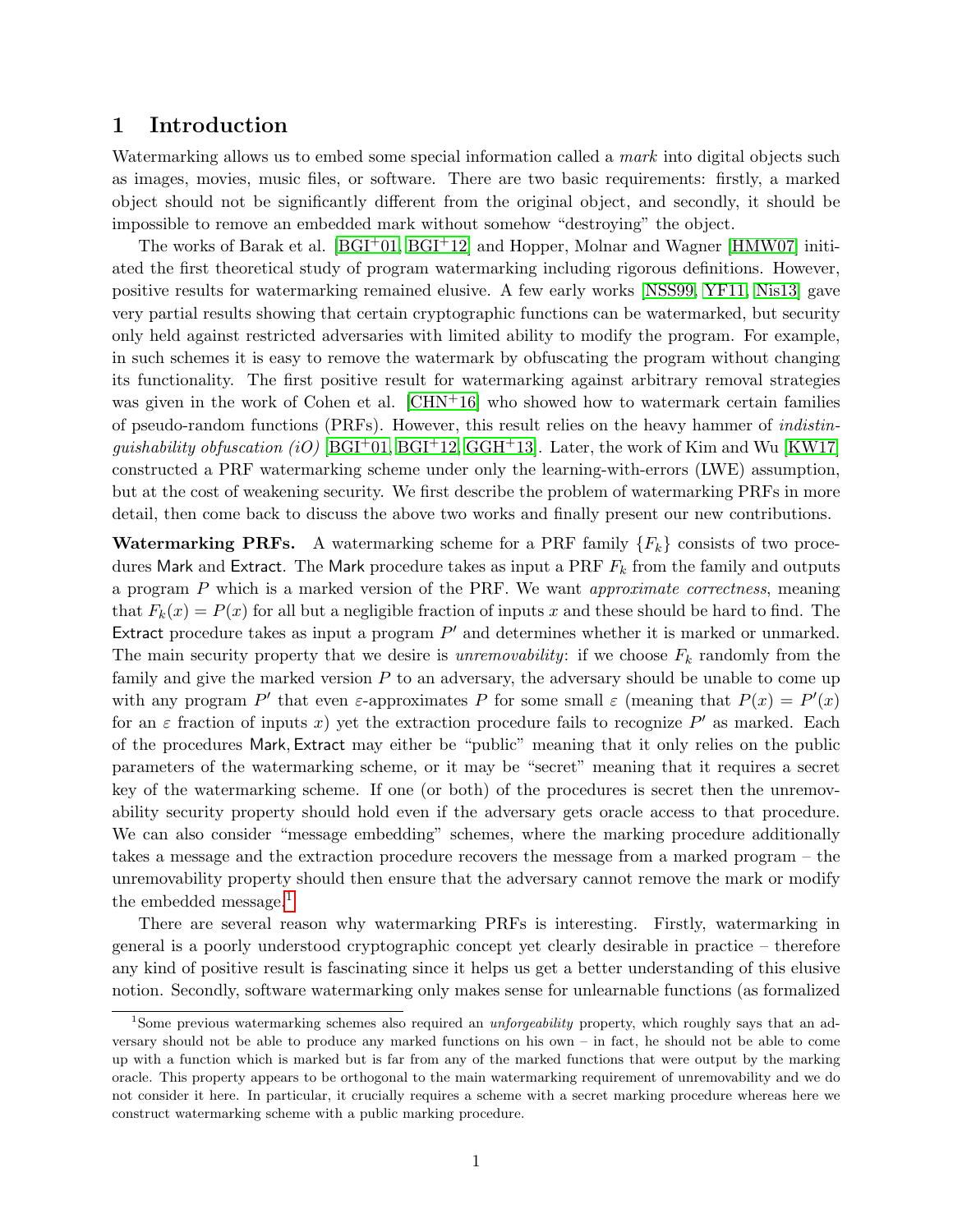in  $[CHN+16]$  $[CHN+16]$ ) so we need to focus on cryptographic programs such as PRFs rather than (e.g.,) tax preparation software. Lastly, PRFs are a basic building block for more advanced cryptosystems and therefore watermarking PRFs will also allow us to watermark more advanced primitives that rely on PRFs, such as symmetric-key encryption or authentication schemes. See [\[CHN](#page-26-2)+16] for further discussion and potential applications of watermarked PRFs.

**Prior Work.** The work of Cohen et al.  $[CHN+16]$  $[CHN+16]$  showed how to watermark any family of puncturable PRFs using indistinguishability obfuscation (iO). They constructed a watermarking scheme with secret marking and public extraction, where the unremovability property holds even if the adversary has access to the marking oracle. The use of obfuscation may have appeared inherent in that result. However, Kim and Wu [\[KW17\]](#page-27-5) (building on [\[BLW17\]](#page-26-3)) surprisingly showed how to remove it and managed to construct a watermarking scheme for a specific PRF family under only the learning-with-errors (LWE) assumption. In their scheme, both the marking and the extraction procedures are secret, but the unremovability security property only holds if the adversary has access to the marking oracle but not the extraction oracle. In particular, an adversary that can test whether arbitrary programs are marked or unmarked can completely break the security of the watermarking scheme. Since the entire point of watermarking is to use the extraction procedure on programs that may potentially have been constructed by an adversary, it is hard to justify that the adversary does not get access to the extraction oracle. Therefore this should be considered as a significant limitation of that scheme in any foreseeable application.

Our Results. In this work, we construct a watermarking scheme for a PRF family under standard assumptions. In particular, we only rely on CCA-secure public-key encryption with pseudorandom ciphertexts, which can be instantiated under most standard public-key assumptions such as DDH, LWE or Factoring. Our watermarking scheme has public marking and secret extraction, and the unremovability security property holds even if the adversary has access to the extraction oracle. We emphasize that:

- This is the first watermarking scheme with a public marking procedure. Previously such schemes were not known even under iO.
- This is the first watermarking scheme under standard assumptions where unremovability holds in the presence of the extraction oracle. Previously we only had such schemes under iO, in which case it was possible to even get public extraction, but not under any standard assumptions.
- This is the first watermarking scheme altogether under assumptions other than LWE or iO.

Our basic scheme is not message embedding (whereas the constructions of  $\text{[CHN+16]}$  $\text{[CHN+16]}$  $\text{[CHN+16]}$  and [\[KW17\]](#page-27-5) are), but we also show how to get a message embedding scheme by additionally relying on generic constraint-hiding constrained PRFs, which we currently have under LWE [\[BKM17,](#page-26-4) [CC17,](#page-26-5) [BTVW17,](#page-26-6) [PS18\]](#page-27-6).

Additionally, we allow an adversary who tries to remove the mark of some program P to change a *large* fraction of its outputs, matching the security guarantee of  $[CHN+16]$  $[CHN+16]$  based on iO. In comparison, the work of [\[KW17\]](#page-27-5) based on standard assumptions restricts an adversary to only modify a very small fraction of its inputs. More precisely, while [\[KW17\]](#page-27-5) only allows an adversary to only change a negligible fraction of the outputs of P, our construction without message embedding allows him to modify *almost all* of these outputs, as long as a polynomial fraction remains the same;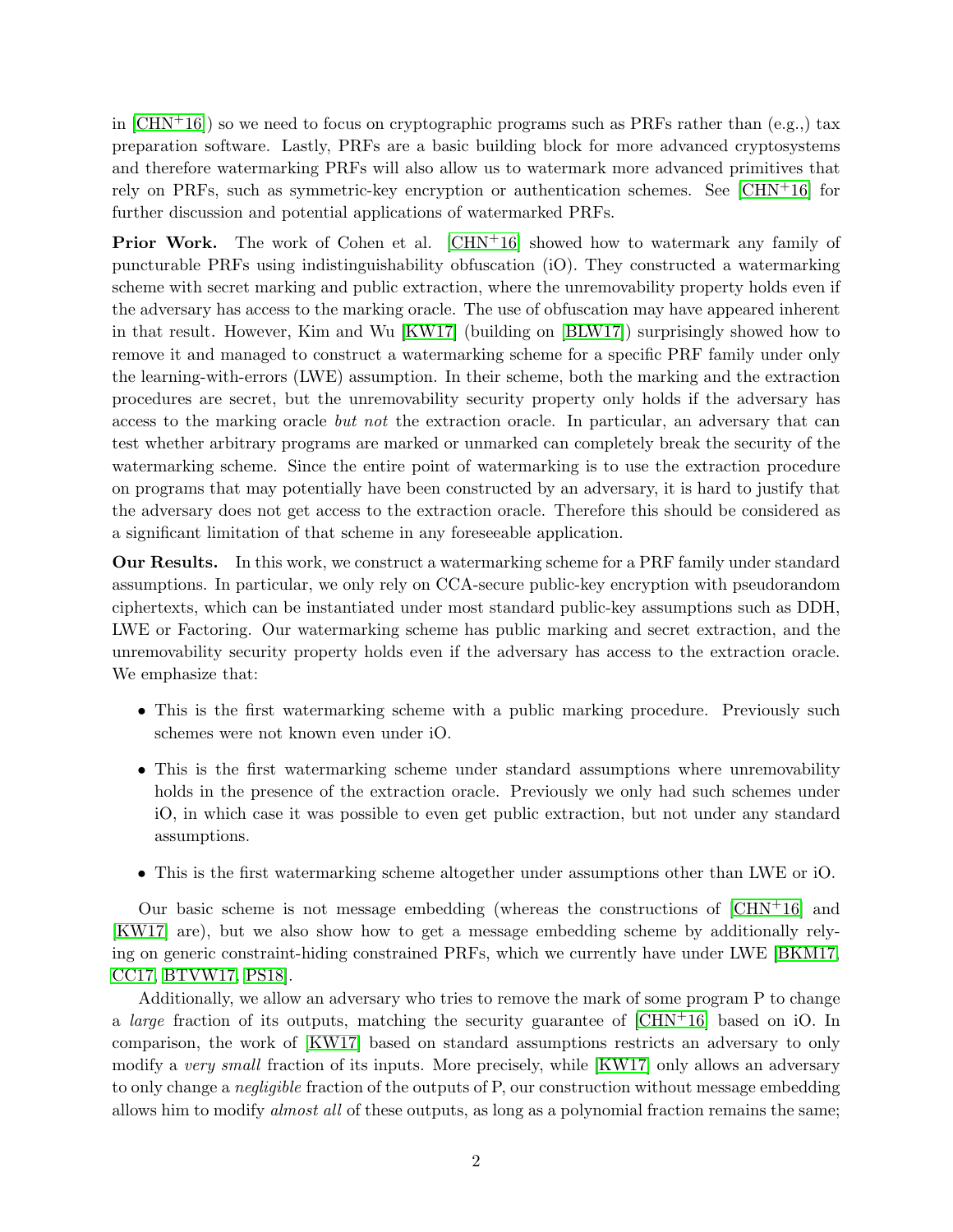and our construction with message embedding allows an adversary to change almost half of the outputs which is essentially optimal (as shown in  $[CHN^+16]$  $[CHN^+16]$ )

Our scheme comes with one caveat that was not present in prior works. The PRF family that we watermark depends on the public-parameters of the watermarking scheme and it is possible to break the PRF security of this family given the watermarking secret key. In particular, this means that the watermarking authority which sets up the scheme can break the PRF security of all functions in the family, even ones that were never marked. However, we ensure that PRF security continues to hold even given the public parameters of the watermarking scheme and oracle access to the extraction procedure. Therefore the PRFs remain secure for everyone else except the watermarking authority. Technically, this caveat makes our results incomparable with those in prior works. However, we argue that since the watermarking authority is anyway assumed to be a trusted party in order for the watermarking guarantees to be meaningful, this caveat doesn't significantly detract from the spirit of the problem and our solutions with this caveat are still very meaningful.

### 1.1 Our Techniques

Watermarking Unpredictable Functions. To give the intuition behind our scheme, we first describe a simplified construction which allows us to watermark an unpredictable (but not yet pseudorandom) function family.[2](#page-3-0)

The public parameters of the watermarking scheme consist of a public-key pk for a CCA secure public-key encryption scheme and the watermarking secret key is the corresponding decryption key sk. Let  $\{f_s\}$  be an arbitrary puncturable PRF (pPRF) family. We are able to watermark a function family  ${F_k}$  which is defined as follows:

- The key  $k = (s, z, r)$  consists of a pPRF key s, a random pPRF input z and encryption randomness r.
- The function is defined as  $F_k(x) = (f_s(x), ct)$  where  $ct = \text{Enc}_{pk}((f_s(z), z); r)$ .

Note that this is not yet a PRF family since the ct part of the output is always the same no matter what  $x$  is. However, the first part of the output ensures that the function is unpredictable. We now describe the marking and extraction procedures.

- To mark a function  $F_k$  with  $k = (s, z, r)$  we create a key  $\widetilde{k} = (s\{z\}, \text{ct})$  where  $s\{z\}$  is a PRF key which is punctured at the point z and  $ct = \text{Enc}_{pk}((f_s(z), z); r)$ . We define the marked function as  $F_{\widetilde{k}}(x) = (f_{s\{z\}}(x), \text{ct}).$
- The extraction procedure gets a circuit C and let  $C(x) = (C_1(x), C_2(x))$  denote the first and second part of the output respectively. The extraction procedure computes  $C_2(x_i) = ct_i$  for many random values  $x_i$  and attempts to decrypt  $\mathsf{Dec}_{\mathsf{sk}}(\mathsf{ct}_i) = (y_i, z_i)$ . If for at least one i the decryption succeeds and it holds that  $C_1(z_i) \neq y_i$  then the procedure outputs marked, else it outputs unmarked.

There are several properties to check. Firstly, note that marking procedure does not require any secret keys and that the marked function satisfies  $F_k(x) = F_{\tilde{k}}(x)$  for all  $x \neq z$ . In other words,

<span id="page-3-0"></span><sup>&</sup>lt;sup>2</sup>A function family is unpredictable if, given arbitrarily many oracle calls to a random function from the family on various inputs  $x_i$ , it is hard to predict the output of the function on any fresh input  $x^*$  which was not queried.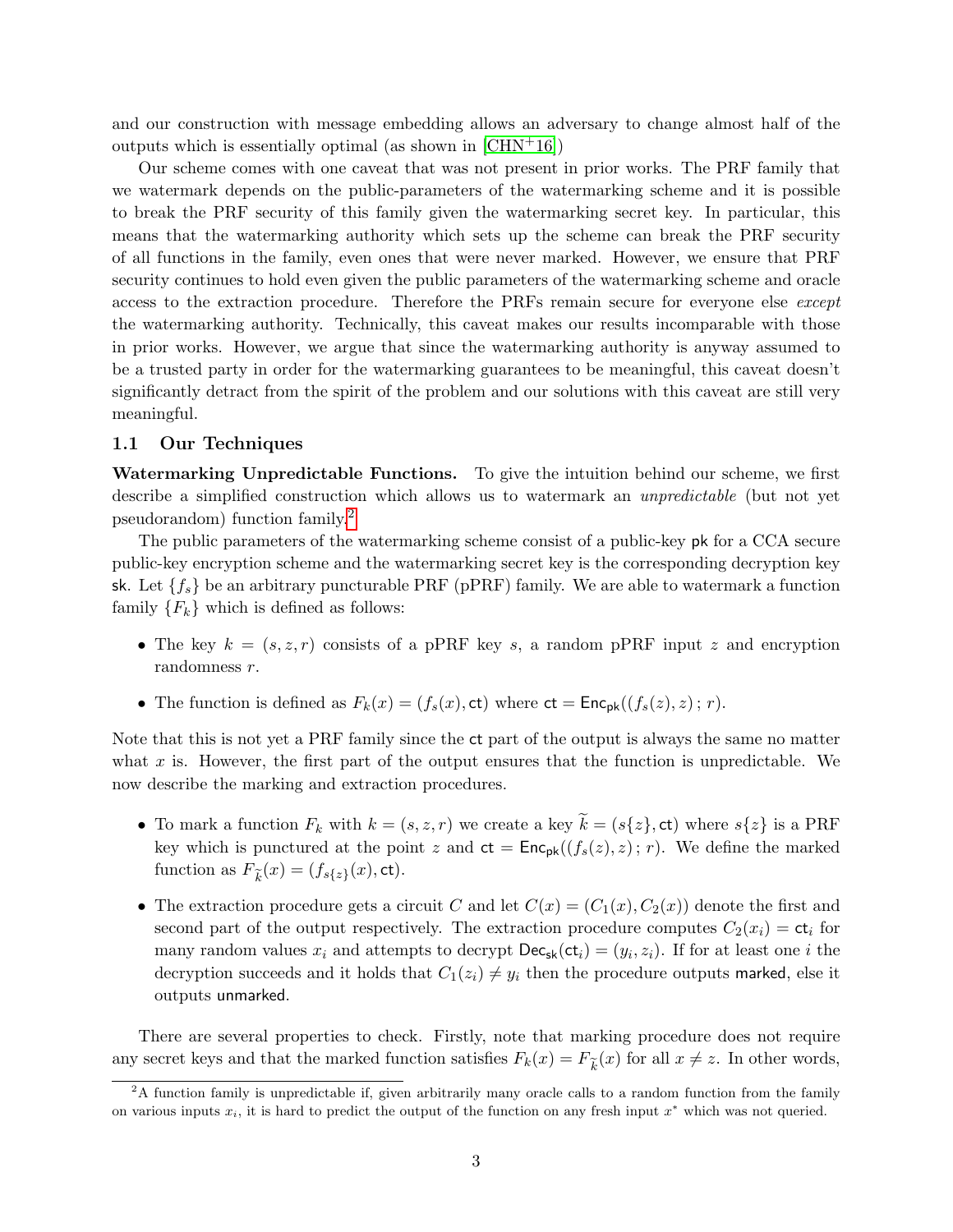the marking procedure only introduces only a single difference at a random point  $z<sup>3</sup>$  $z<sup>3</sup>$  $z<sup>3</sup>$  Secondly, for any function  $F_k$  in the family which was not marked, the extraction procedure correctly outputs unmarked and for any function  $F_{\tilde{k}}(x)$  that was marked it correctly outputs marked.<sup>[4](#page-4-1)</sup>

To argue that marks are unremovable, assume that we choose a random function  $F_k$  in the family, mark it, and give the adversary the marked function  $F_{\tilde{k}}$  with  $k = (s\{z\}, \text{ct})$ . The adversary produces some circuit C which he gives to the extraction procedure and he wins if C agrees with  $F_{\tilde{k}}$ on a sufficiently large fraction of inputs but the extraction procedure deems C to be unmarked. If C agrees with  $F_{\tilde{k}}$  on a sufficiently large fraction of inputs then with very high probability for at least one  $x_i$  queried by the extraction procedure it holds that  $C_2(x_i) = c$ t and ct decrypts to  $(f_s(z), z)$ . In order for the extraction procedure to output unmarked it would have to hold that  $C_1(z) = f_s(z)$ meaning that the adversary can predict  $f_s(z)$ . But the adversary only has a punctured pPRF key  $s\{z\}$  and therefore it should be hard to predict  $f_s(z)$ . This argument is incomplete since the adversary also has a ciphertext ct which encrypts  $f_s(z)$  and oracle access to the extraction procedure which contains a decryption key sk. To complete the argument, we rely on the CCA security of the encryption scheme to argue that extraction queries do not reveal any information about  $f_s(z)$ beyond allowing the adversary to test whether  $f_s(z) = y$  for various chosen values y and this is insufficient to predict  $f_s(z)$ .

Watermarking Pseudorandom Functions. To get a watermarking scheme for a pseudorandom function family rather than just an unpredictable one we add an additional "outer" layer of encryption. We need the outer encryption to be a "pseudorandom tagged CCA encryption" which ensures that a ciphertext encrypting some message  $m$  under a tag  $x$  looks random even given decryption queries with respect to any tags  $x' \neq x$ . The public parameters consist of an outer public key pk' for the "pseudorandom tagged CCA encryption" and an inner public key pk for the standard CCA encryption. The watermarking secret key consists of the decryption keys sk', sk.

We define the PRF family  ${F_k}$  as follows:

- The key  $k = (s, z, r, s')$  consists of a pPRF key s, a random pPRF input z and encryption randomness  $r$  as before. We now also include an additional PRF key  $s'$ .
- The function is defined as  $F_k(x) = (f_s(x), ct')$  where  $ct' = \text{Enc}_{pk',x}'(ct; f_{s'}(x))$  is an encryption of ct with respect to the tag x using randomness  $f_{s'}(x)$  and  $ct = \text{Enc}_{pk}(f_s(z), z; r)$  as before. Note that the inner ciphertext  $ct$  is always the same but the outer ciphertext  $ct'$  is different for each x.

The watermarking scheme is almost the same as before except that:

- To mark a function  $F_k$  with  $k = (s, z, r, s')$  we create a key  $\widetilde{k} = (s\{z\}, \text{ct}, s')$  where  $s\{z\}$  is a pPRF key which is punctured at the point z and  $ct = \text{Enc}_{pk}(f_s(z), z; r)$  as before. We define the marked function as  $F_{\widetilde{k}}(x) = (f_{s\{z\}}(x), ct')$  where  $ct' = \mathsf{Enc}_{\mathsf{pk}',x}'(ct; f_{s'}(x))$ .
- The extraction procedure is the same as before except that it also peels off the outer layer of encryption.

<span id="page-4-0"></span><sup>&</sup>lt;sup>3</sup>Moreover, we show the following. Given oracle access to a random unmarked function  $F_k(\cdot)$  and its marked version  $F_{\tilde{\tau}}(\cdot)$  as well as the extraction oracle, it is hard to find the point z on which they differ.

<span id="page-4-1"></span><sup>&</sup>lt;sup>4</sup>Moreover, we can also ensure that any a-priori chosen circuit  $C$  is unmarked with high probability over the keys of the watermarking scheme. To achieve this we rely on an encryption scheme where legitimate ciphertexts are sparse.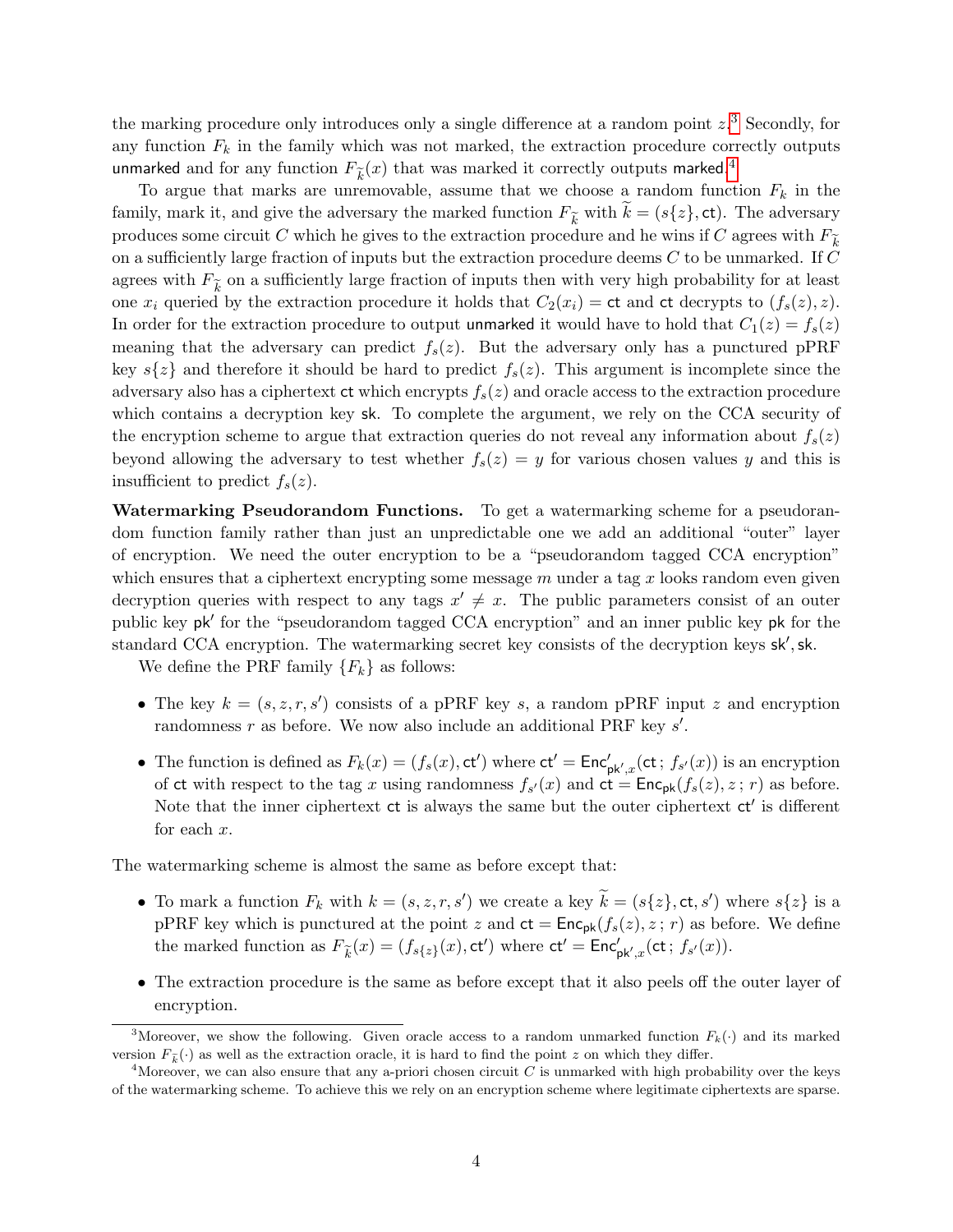We now argue that the function family  ${F_k}$  is pseudorandom even given the public parameter  $(\mathsf{pk}, \mathsf{pk}')$  of the watermarking scheme and access to the extraction oracle. However, note that given the watermarking secret key sk, sk', it is easy to completely break PRF security by testing if the outer ciphertexts decrypts correctly to the same value every time. To argue pseudorandomness, we rely on the security of the outer encryption. Note that the outer ciphertexts are tagged with various tags  $x_i$  corresponding to the adversary's PRF queries. However, the extraction oracle only decrypts with respect to tags  $x_i'$  corresponding to random inputs that it chooses on each extraction query. Therefore, with exponentially small probability there will be an overlap between the values  $x'_{i}$  and  $x_{i}$ , and thus we can switch all of the ciphertexts returned by the PRF queries with uniformly random values.

Watermarking with Message Embedding. Our watermarking construction that allows to embed a message  $\mathsf{msg} \in \{0,1\}^{\ell}$  during marking is very similar to the non-message embedding one. The main difference is that we use a constraint-hiding constrained PRF (CHC-PRF) to embed a hidden pattern that allows the extraction procedure to recover the message. At a high level, to mark a key with some message msg, we consider for each message bit  $\text{msg}_i$  a sparse pseudorandom set  $V_j$ ; and we constrain the key on  $V_j$  if  $\text{msg}_j = 1$ . We use an additional set  $V_0$  on which we always constrain when marking a key. Each set  $V_i$  is defined using a fresh PRF key  $t_i$ . The public parameters and the watermarking secret key are the same as before, but now our PRF key k grows linearly with the message length.

Let  $\{f_s\}$  be an arbitrary constraint-hiding constrained PRF (CHC-PRF) family. We define the PRF family  ${F_k}$  as follows:

- The key  $k = (s, (t_0, t_1, \ldots, t_\ell), r, s')$  consists of a CHC-PRF key  $s, \ell + 1$  PRF keys  $\{t_i\}_{i \leq \ell}$ , encryption randomness  $r$ , and a PRF key  $s'$ .
- The function is defined as  $F_k(x) = (f_s(x), ct')$  where  $ct' = \text{Enc}'_{pk',x}(\text{ct}; f_{s'}(x))$  is an encryption of ct with respect to the tag x using randomness  $f_{s'}(x)$  and  $ct = \mathsf{Enc}_{\mathsf{pk}}(s, (t_0, t_1, \ldots, t_\ell); r)$ . Again, the inner ciphertext  $ct$  is always the same but the outer ciphertext  $ct'$  is different for each x.

The marking and extraction procedures work as follows:

• To mark a function  $F_k$  with  $k = (s, (t_0, t_1, \ldots, t_\ell), r, s')$  and message msg  $\in \{0, 1\}^\ell$ , we first define the following circuit  $C_{\text{msg}}$ . For each key  $t_j$ , let  $C_j$  be the circuit which on input  $x = (a, b)$  accepts if  $f_{t_j}(a) = b$ . Here we implicitly define the set  $V_j = \{(a, f_{t_j}(a))\}$ , and thus the circuit  $C_j$  checks membership in  $V_j$ . We define  $C_{\text{msg}}$  as:

$$
C_{\text{msg}} = C_0 \vee \left(\bigvee_{\substack{j=1,\ldots,\ell\\ \text{msg}_j=1}} C_j\right),
$$

so that  $C_{\text{msg}}$  checks membership in the union of  $V_0$  and the  $V_j$ 's for j with  $\text{msg}_j = 1$ .

We create a key  $\widetilde{k} = (s{C_{\sf msg}}, {\sf ct}, s')$  where  $s{C_{\sf msg}}$  is a CHC-PRF key which is constrained on the circuit  $C_{\text{msg}}$  and  $ct = \text{Enc}_{pk}(s, (t_0, t_1, \ldots, t_\ell) ; r)$ . We define the marked function as  $F_{\widetilde{k}}(x) = (f_{s{C}_{\text{msg}}}(x), ct')$  where  $ct' = \text{Enc}'_{\text{pk}',x}(\text{ct}; f_{s'}(x)).$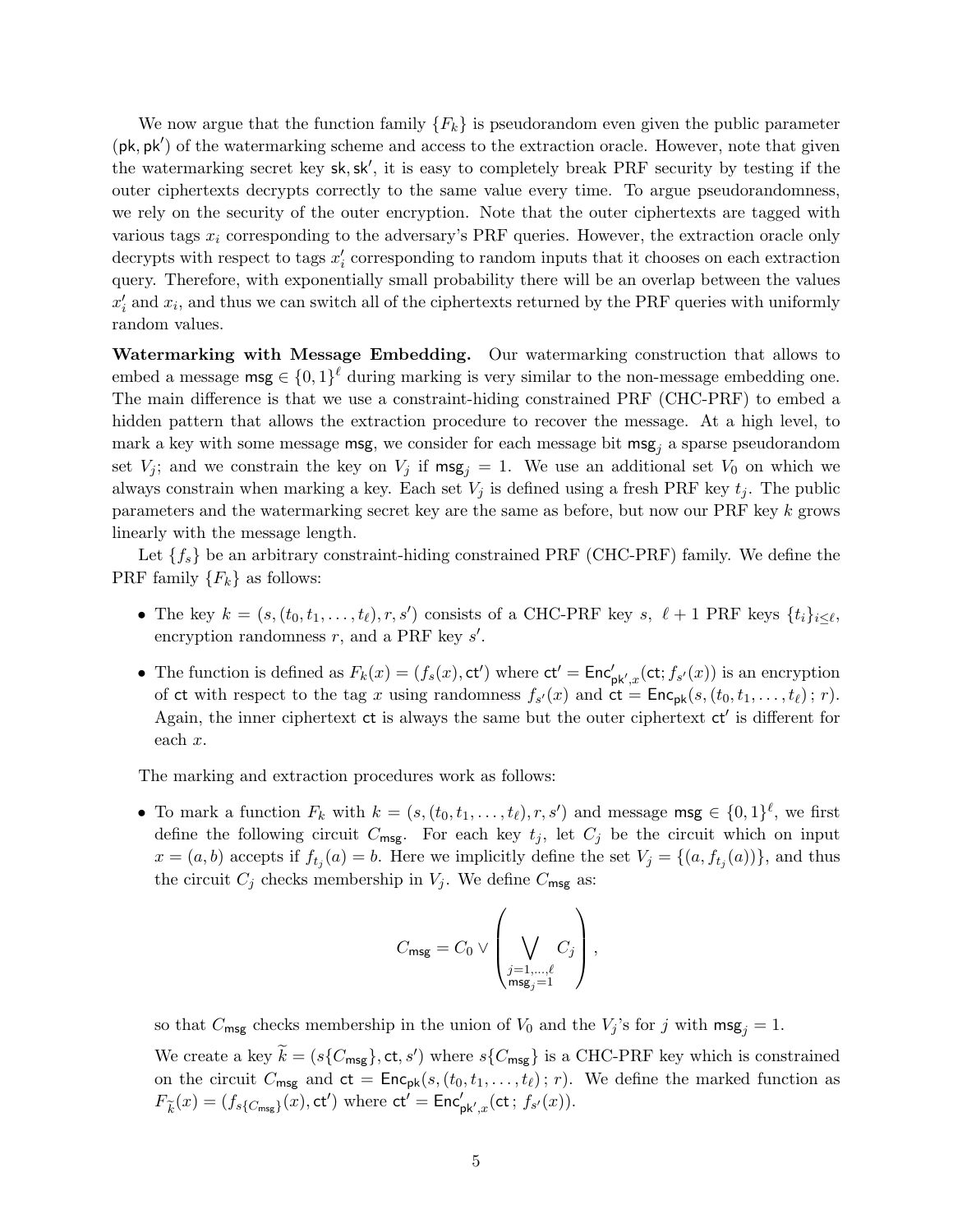• The extraction procedure gets a circuit C and let  $C(x) = (C_1(x), C_2(x))$  denote the first and second part of the output respectively. The extraction procedure computes  $C_2(x_i) = ct'_i$  for many random values  $x_i$ , peels off the outer layer to obtain  $ct_i$ , and attempts to decrypt  $Dec_{sk}(ct_i) = (s,(t_0,t_1,\ldots,t_\ell)).$  The extraction procedure selects the decrypted message  $(s,(t_0,t_1,\ldots,t_\ell))$  which forms the majority of the decrypted messages. If such a majority doesn't exist, the extraction stops here and outputs unmarked.

The procedure now samples many random values  $a_i$ , computes  $x_i = (a_i, f_{t_0}(a_i)) \in V_0$  and tests if  $C_1(x_i) \neq f_s(x_i)$ . If for the majority of the values  $x_i$  it holds that  $C_1(x_i) \neq f_s(x_i)$  then the procedure considers the circuit as marked and proceeds to extract a message, as described below; else it stops here and outputs unmarked.

To extract a message  $\text{msg} \in \{0,1\}^{\ell}$  the procedure does the following:

It samples, for  $j = 1, \ldots, \ell$ , many random values  $a_{j,i}$ , computes the pseudorandom values  $x_{j,i} = (a_{j,i}, f_{t_j}(a_{j,i})) \in V_j$ , and checks if  $C_1(x_{j,i}) \neq f_s(x_{j,i})$ . If for the majority of the values  $x_{j,i}$  it holds that  $C_1(x_{j,i}) \neq f_s(x_{j,i})$  then it sets  $\text{msg}_j = 1$ , otherwise sets  $\text{msg}_j = 0$ . It then outputs  $\mathsf{msg} = (\mathsf{msg}_1, \ldots, \mathsf{msg}_\ell).$ 

To show pseudorandomness of the function family  ${F_k}$  even given the public parameters  $(\mathsf{pk}, \mathsf{pk}')$ , the same argument as in the non-message embedding family goes through. Moreover, for any function  $F_k$  in the family which was not marked, the extraction procedure correctly outputs unmarked (because of the checks on  $V_0$ ). Furthermore, for any message msg any function  $F_{\tilde{k}}$  where  $k \leftarrow$  Mark $(k, \text{msg})$ , Extract(ek,  $F_{\tilde{k}}$ ) correctly outputs the original message msg. This is because with overwhelming probability, a random point in  $V_i$  is constrained if and only if  $\text{msg}_i = 1$ , by pseudorandomness and sparsity of the  $V_j$ . Then, correctness of the CHC-PRF ensures that Extract computes  $\text{msg}_j$  correctly when  $\text{msg}_j = 0$  (as the marked key is not constrained on  $V_j$  in that case), while constrained pseudorandomness ensures correctness when  $\mathsf{msg}_j = 1$  (as the marked key is then constrained on  $V_i$ ).

For watermarking security, we let the adversary choose a message msg. We sample a key  $k = (s, (t_0, t_1, \ldots, t_\ell), r, s')$  and give him  $F_{\widetilde{k}}$  where  $\widetilde{k} \leftarrow \mathsf{Mark}(k, \mathsf{msg})$ . However, we now only allow the adversary to modify slightly less than half of the outputs of the marked challenge circuit  $F_{\tilde{k}}$ . As shown by Cohen et al.  $[CHN<sup>+</sup>16]$  $[CHN<sup>+</sup>16]$ , this restriction is necessary when considering watermarking schemes that allow message embedding. So now, the adversary is given a marked function  $F_{\tilde{k}}$ , and produces some circuit C which agrees with  $F_{\widetilde{k}}$  on more than half of its input values. We use similar arguments as in the non message embedding version, but now we additionally rely on the constraint-hiding property of the CHC-PRF to argue that the sets  $V_j$  remain pseudorandom for the adversary, even given the marked circuit  $F_{\tilde{k}}$ .

Now, the extraction procedure  $Extract(ek, C)$  samples sufficiently many random input values. Because C and  $F_{\tilde{k}}$  agree on more than half of their input values, then with overwhelming probability the majority of the random input values will agree on their output values in both C and  $F_{\tilde{k}}$ (by a standard Chernoff bound); in which case the extraction procedure recovers  $(s,(t_0,\ldots,t_\ell)).$ But then, by pseudorandomness of the sets  $V_j$ , we have by another Chernoff bound that with overwhelming probability, the majority of the input values sampled in  $V_j$  will agree on their output values in both C and  $F_{\tilde{k}}$ . By the sparsity and pseudorandomness of the sets  $V_j$ , these input values are constrained in  $F_{\tilde{k}}$  if and only if  $\mathsf{msg}_j = 1$ ; and the correctness and pseudorandomness of the CHC-PRF ensure that the extraction procedure outputs msg on input  $C$  with overwhelming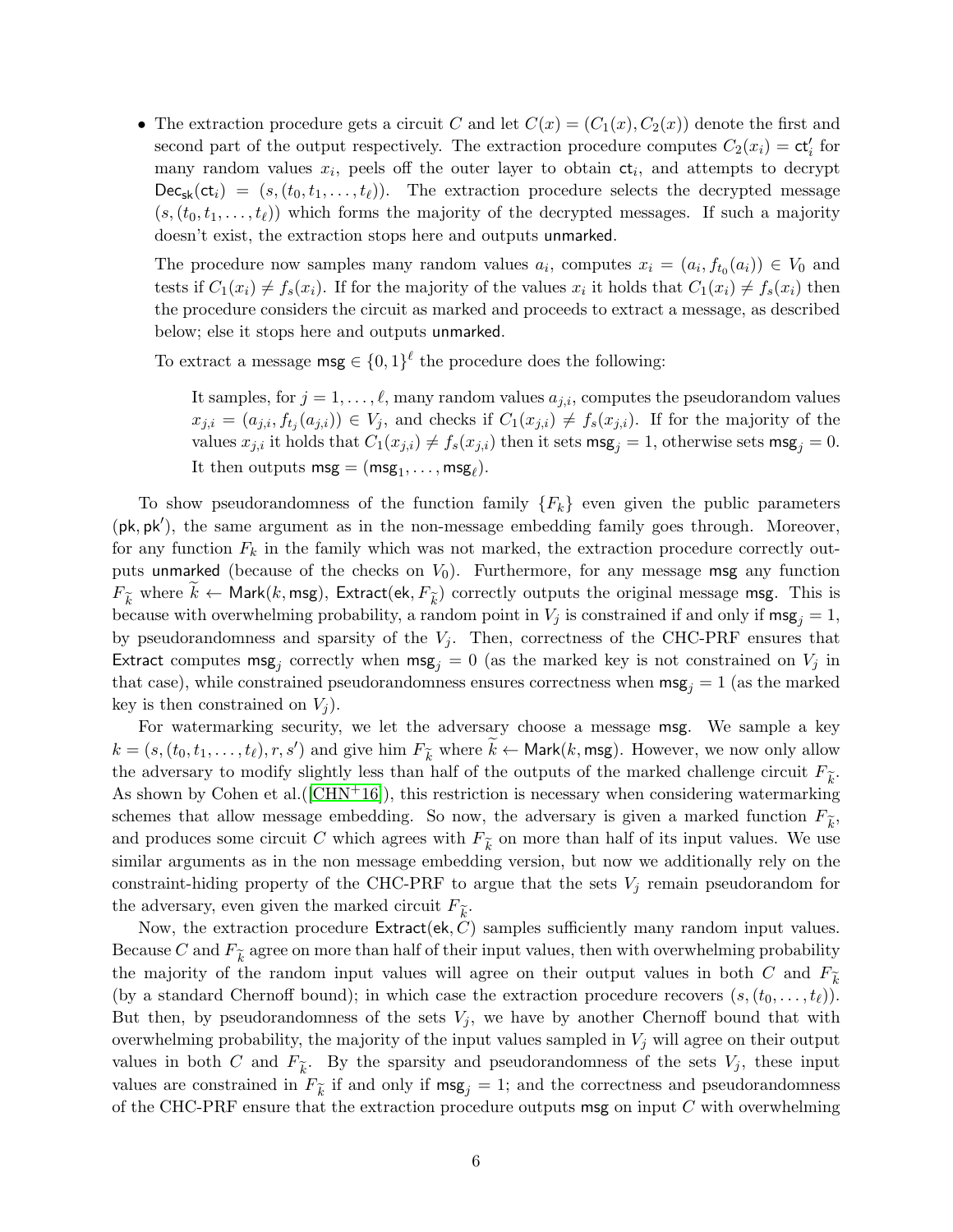probability.

### 2 Preliminaries

### 2.1 Notations

For any probabilistic algorithm alg(inputs), we may explicit the randomness it uses by writing alg(inputs; coins).

For two circuits C, D, and  $\varepsilon \in [0,1]$ , we write  $C \cong_{\varepsilon} D$  if C and D agree on an  $\varepsilon$  fraction of their inputs.

We will use the notations  $\stackrel{s}{\approx}$  and  $\stackrel{c}{\approx}$  to denote statistical and computational indistinguishability, respectively.

We will use the following lemma:

**Lemma 2.1** (Chernoff bound). Let  $X_1, \ldots, X_n$  be independent Bernoulli variables of parameter  $p \in [0, 1]$ . Then for all  $\varepsilon > 0$ , we have:

$$
\Pr\left[\sum_{i=1}^n X_i < n \cdot (p - \varepsilon)\right] \le e^{-2\varepsilon^2 n}.
$$

In particular for  $n = \lambda/\varepsilon^2$ , this probability is exponentially small in  $\lambda$ .

### 2.2 Constrained PRFs

We recall the definition of two variants of contrained PRFs.

**Definition 2.2** (Puncturable PRFs ([\[GGM86,](#page-27-7) [BW13,](#page-26-7) [BGI14,](#page-26-8) [KPTZ13\]](#page-27-8))). Let  $\ell_{in} = \ell_{in}(\lambda)$  and  $\ell_{out} = \ell_{out}(\lambda)$  for a pair of polynomial-time computable functions  $\ell_{in}(\cdot)$  and  $\ell_{out}(\cdot)$ . A puncturable pseudo-random function (pPRF) family is defined by the following algorithms:

- KeyGen( $1^{\lambda}$ ) takes as input the security parameter  $\lambda$ , and outputs a PRF key k.
- Eval $(k, x)$  takes as input a key k and an input  $x \in \{0, 1\}^{\ell_{in}}$  and deterministically outputs a value  $y \in \{0,1\}^{\ell_{out}}$ .
- Puncture(k, z) takes as input a key k and an input  $z \in \{0,1\}^{\ell_{in}}$ , and outputs a punctured key  $k\{z\}.$
- PunctureEval( $k\{z\}$ , x) takes as input a constrained key  $k\{z\}$  and an input  $x \in \{0,1\}^{\ell_{in}}$ , and outputs a value  $y \in \{0, 1\}^{\ell_{out}}$ .

We require a puncturable PRF to satisfy the following properties:

Functionality preserving under puncturing. Let  $z, x \in \{0,1\}^{\ell_{in}}$  such that  $x \neq z$ . Then:

$$
\Pr\left[\mathsf{Eval}(k,x) = \mathsf{PunctureEval}(k\{z\}, x) \left| \begin{array}{ccc} k & \leftarrow \mathsf{KeyGen}(1^{\lambda}) \\ k\{z\} & \leftarrow \mathsf{Puncture}(k,z) \end{array} \right. \right. \right] = 1.
$$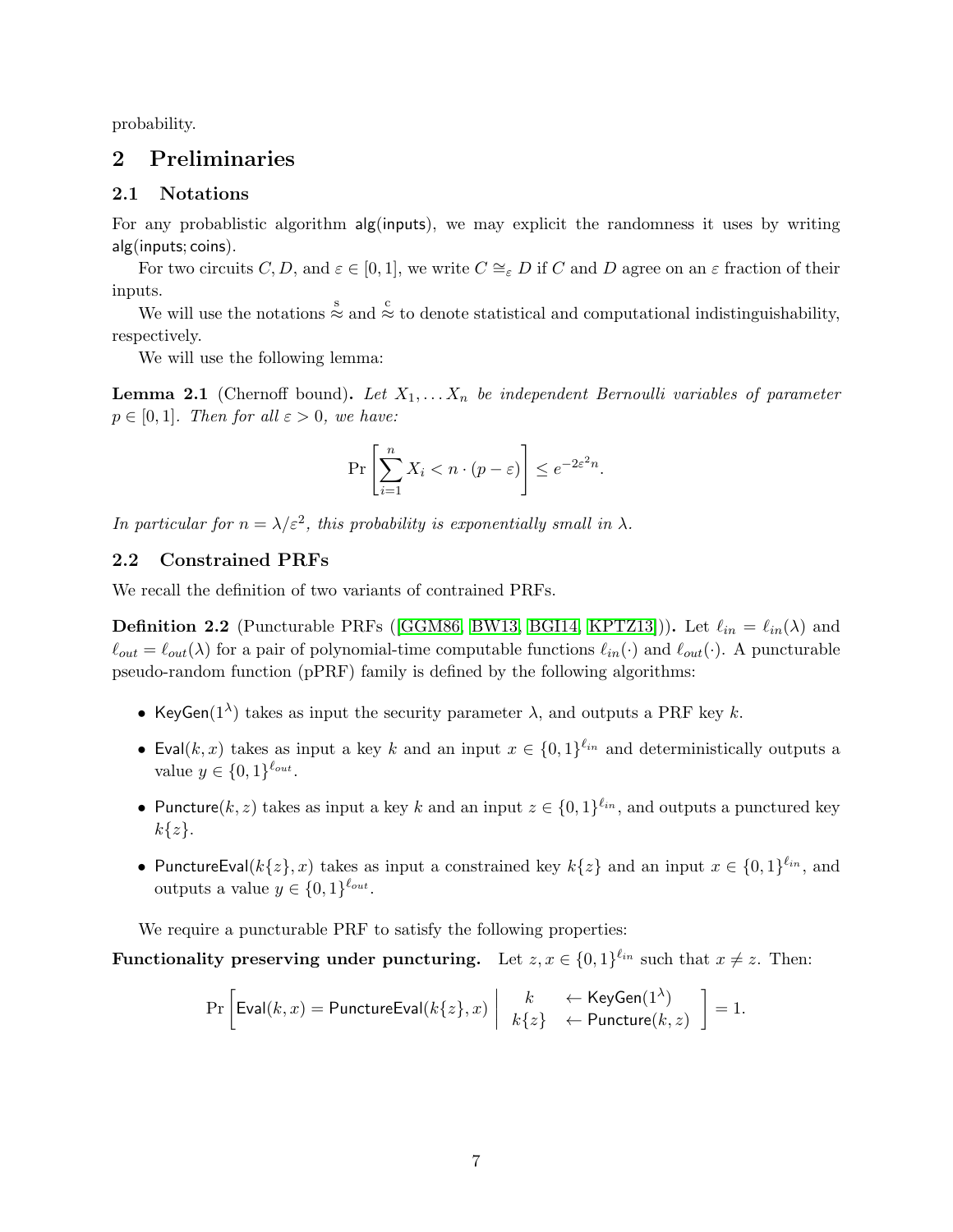**Pseudorandomness on punctured points.** For all  $z \in \{0,1\}^{\ell_{in}}$ , we have that for all PPT adversary A:

 $|\Pr[\mathcal{A}(k\{z\}, \text{Eval}(k, z)) = 1] - \Pr[\mathcal{A}(k\{z\}, \mathcal{U}_{\ell_{out}}) = 1]| \leq \text{negl}(\lambda),$ 

where  $k \leftarrow$  KeyGen $(1^{\lambda}),$   $k\{z\}$   $\leftarrow$  Puncture $(k,z)$  and  $\mathcal{U}_{\ell_{out}}$  denotes the uniform distribution over  $\ell_{out}$ bits.

We have constructions of puncturable PRFs assuming the existence of one-way functions ([\[GGM86,](#page-27-7) [BW13,](#page-26-7) [BGI14,](#page-26-8) [KPTZ13\]](#page-27-8)).

**Definition 2.3** ((Selective) Constraint-hiding Constrained PRFs). Let  $\ell_{in} = \ell_{in}(\lambda)$  and  $\ell_{out} =$  $\ell_{out}(\lambda)$  for a pair of polynomial-time computable functions  $\ell_{in}(\cdot)$  and  $\ell_{out}(\cdot)$ . A constraint-hiding constrained pseudo-random function (CHC-PRF) family is defined by the following algorithms:

- KeyGen( $1^{\lambda}$ ) takes as input the security parameter  $\lambda$ , and outputs a PRF key k.
- Eval $(k, x)$  takes as input a key k and an input  $x \in \{0, 1\}^{\ell_{in}}$  and deterministically outputs a value  $y \in \{0,1\}^{\ell_{out}}$ .
- Constrain $(k, C)$  takes as input a key k and a binary circuit  $C: \{0, 1\}^{\ell_{in}} \to \{0, 1\}$ , and outputs a constrained key  $k_C$ .
- ConstrainEval( $k_C, x$ ) takes as input a constrained key  $k_C$  and an input  $x \in \{0,1\}^{\ell_{in}}$ , and outputs a value  $y \in \{0,1\}^{\ell_{out}}$ .

We require the algorithms (KeyGen, Eval, Constrain, ConstrainEval) to satisfy the following property, which captures the notions of constraint-hiding, (computational) functionality preserving and constrained pseudorandomness at the same time ([\[CC17,](#page-26-5) [PS18\]](#page-27-6)):

Selective Constraint-Hiding. Consider the following experiments between an adversary  $A$  and a simulator  $Sim = (Sim^{key}, Sim^{ch})$ :

$$
\operatorname{EXP}_{CH}^{Real} (1^{\lambda}) : \qquad \operatorname{EXP}_{CH}^{Ideal} (1^{\lambda}) :
$$
  
\n1.  $C \leftarrow A$   
\n2.  $k \leftarrow \operatorname{KeyGen}(1^{\lambda})$   
\n3.  $k_C \leftarrow \operatorname{Constrain}(k, C)$   
\n4. Output  $b \leftarrow A^{\operatorname{Eval}(\cdot)}(k_C)$   
\n4. Output  $b \leftarrow A^{\operatorname{Final}(\cdot)}(k_C)$ 

where  $Sim<sup>ch</sup>(.)$  is defined as:

$$
\mathsf{Sim}^{\mathsf{ch}}(x) = \begin{cases} R(x) & \text{if } C(x) = 1\\ \mathsf{ConstrainEval}(k_C, x) & \text{if } C(x) = 0, \end{cases}
$$

where  $R: \{0,1\}^{\ell_{in}} \to \{0,1\}^{\ell_{out}}$  is a random function.

We say that  $\mathcal F$  is a constraint-hiding contrained PRF if:

$$
\left|\Pr\left[\exp_{CH}^{Real}(1^{\lambda})=1\right]-\Pr\left[\exp_{CH}^{Ideal}(1^{\lambda})=1\right]\right|\leq \text{negl}(\lambda).
$$

There are several constructions of constraint-hiding constrained PRFs under LWE ([\[BKM17,](#page-26-4) [CC17,](#page-26-5) [BTVW17,](#page-26-6) [PS18\]](#page-27-6)).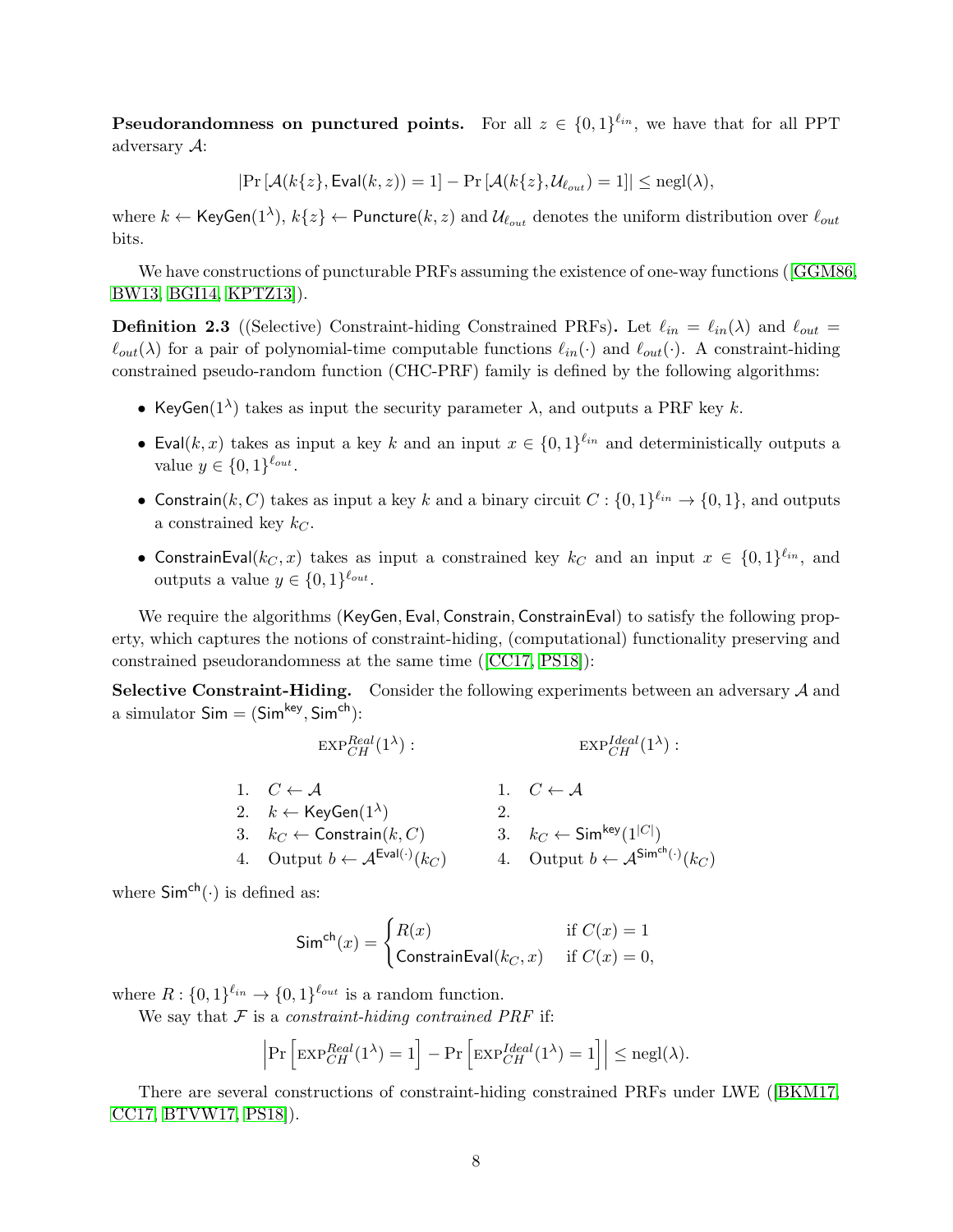### 2.3 Tag-CCA encryption with pseudorandom ciphertexts

Definition 2.4 (Tag-CCA2 encryption with pseudorandom ciphertexts). Let (KeyGen, Enc, Dec) be an encryption scheme with the following syntax:

- KeyGen( $1^{\lambda}$ ) takes as input the security parameter  $\lambda$  and outputs keys ( $pk, sk$ ).
- Enc<sub>pk,t</sub> $(m)$  takes as input the public key pk, a message m and a tag t, and outputs a ciphertext ct.
- Dec<sub>sk,t</sub>(ct) takes as input the secret key sk, a ciphertext ct and a tag t, and outputs a message m.

We will in the rest of the paper omit the keys as arguments to Enc and Dec when they are clear from the context.

We will consider for simplicity perfectly correct schemes, so that for all messages  $m$  and tag  $t$ :

$$
\Pr[\mathsf{Dec}_{\mathsf{sk},t}(\mathsf{Enc}_{\mathsf{pk},t}(m)) = m] = 1.
$$

over the randomness of KeyGen, Enc and Dec.

Denote by  $\mathcal{CT} = \mathcal{CT}_{\mathsf{pk}}$  be the ciphertext space of (KeyGen, Enc, Dec). For security, consider for  $b \in \{0,1\}$  the following experiments  $\mathsf{Exp}^b_{tag-CCA2}(1^{\lambda})$  between a PPT adversary  $\mathcal A$  and a challenger  $\mathcal{C}$ :

| $\text{EXP}_{tag-CCA2}^{0}(1^{\lambda})$ :                                        | $\text{EXP}_{tag-CCA2}^1(1^{\lambda})$ :                                      |
|-----------------------------------------------------------------------------------|-------------------------------------------------------------------------------|
| 1. $(\mathsf{pk}, \mathsf{sk}) \leftarrow \mathsf{KeyGen}(1^{\lambda})$           | 1. $(\mathsf{pk}, \mathsf{sk}) \leftarrow \mathsf{KeyGen}(1^{\lambda})$       |
| 2. $(m^*, t^*) \leftarrow \mathcal{A}^{\mathsf{Dec}_{\mathsf{sk}, \cdot}(\cdot)}$ | 2. $(m^*, t^*) \leftarrow \mathcal{A}^{\text{Dec}_{\text{sk}, \cdot}(\cdot)}$ |
| 3. $c^* \leftarrow \mathsf{Enc}_{\mathsf{pk}, t^*}(m)$                            | 3. $c^* \leftarrow \mathcal{CT}$                                              |
| 4. Output $b \leftarrow \mathcal{A}^{\text{Dec}_{\text{sk},.}(\cdot)}$            | 4. Output $b \leftarrow A^{\text{Dec}_{\text{sk},.}(\cdot)}$                  |

where  $\text{Dec}_{\textbf{sk},t}(\cdot)$  takes as input a tag t and a ciphertext c, and outputs  $\text{Dec}_{\textbf{sk},t}(c)$  We say that (KeyGen, Enc, Dec) is tag-CCA2 with pseudorandom ciphertexts if for all PPT  $\mathcal A$  who do not make any query of the form  $(t^*,*)$  to the decryption oracle in phases 2 and 4:

$$
\left|\Pr[\mathsf{Exp}^0(1^{\lambda})=1]-\Pr[\mathsf{Exp}^1(1^{\lambda})=1]\right|\leq \mathrm{negl}(\lambda).
$$

Notice that the notion of tag-CCA2 encryption with pseudorandom ciphertexts is weaker than both CCA2 encryption with pseudorandom ciphertexts, and fully secure Identity-Based Encryption (IBE) with pseudorandom ciphertexts. To see that CCA2 schemes with pseudorandom ciphertexts imply their tag-CCA2 counterpart, notice that it suffices to encrypt the tag along with the message. Then, make the decryption output  $\perp$  if the decrypted tag part does not match the decryption tag. IBEs with pseudorandom ciphertexts also directly imply a tag-CCA2 version by simply considering identities as tags.

In particular, we have construction of tag-CCA2 schemes with pseudorandom ciphertexts under various assumptions, e.g. DDH, DCR, QR ([\[CS02\]](#page-26-9)), or LWE ([\[ABB10\]](#page-26-10)).

We will need an additional property on the encryption scheme, namely that its ciphertexts are sparse: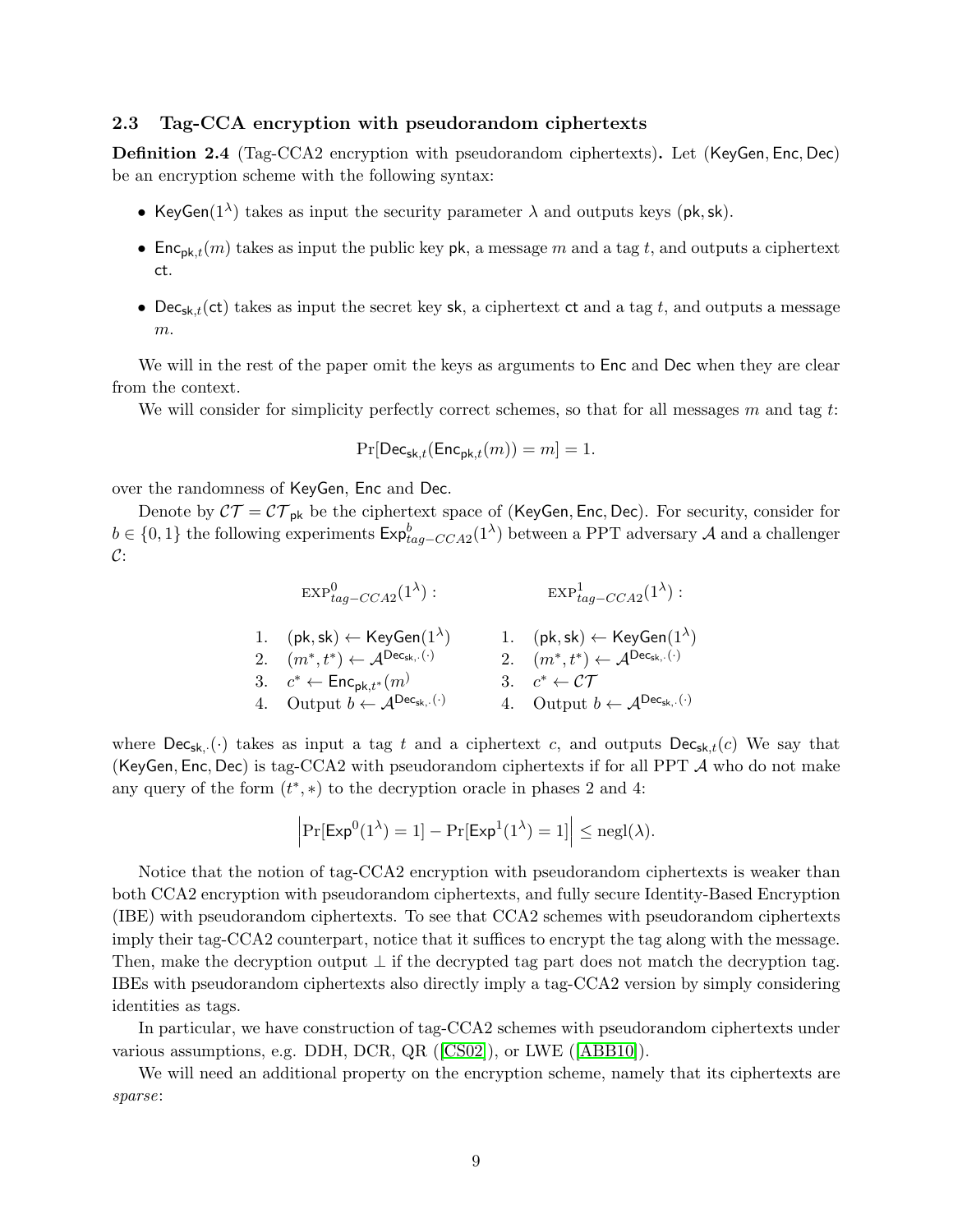Definition 2.5 (Sparsity of ciphertexts). We say that an encryption scheme is *sparse* if for all ct from the ciphertext space, and all tags  $t$ :

$$
\Pr[\mathsf{Dec}_{\mathsf{sk},t}(\mathsf{ct}) \neq \bot \, | \, (\mathsf{pk},\mathsf{sk}) \leftarrow \mathsf{KeyGen}(1^\lambda)] \le \mathsf{negl}(\lambda).
$$

Note that we can build a sparse tag-CCA2 encryption scheme with pseudorandom ciphertexts generically from any tag-CCA2 encryption scheme with pseudorandom ciphertexts. To do so, it suffices to add a random identifier  $\alpha \in \{0,1\}^{\lambda}$  to the public key; to encrypt some message m, encrypt instead the message  $(m, \alpha)$  using the non-sparse encryption scheme. Then, when decrypting, output  $\perp$  if the identifier  $\alpha$  does not match. For any fixed ct, the probability that it decrypts under the new encryption scheme is negligible over the randomness of  $\alpha$  (sampled during KeyGen).

### 3 Watermarking PRFs

In this section, we construct a watermarking scheme and its associated watermarkable PRF family. The marking procedure is public, and security holds even when the attacker has access to an extraction oracle. We can instantiate the primitives we require under different various assumptions, e.g. DDH, LWE, or Factoring. We do not consider the case of embedding messages in the marked circuit yet though; the extraction algorithm here simply detects if the key has been marked or not. We will study the case of message embedding in Section [4.](#page-18-0)

### <span id="page-10-1"></span>3.1 Definitions

We first define the notion of watermaking. We tailor our notation and definitions to implicitly consider the setting where marking is public and extraction is secret.[5](#page-10-0)

**Definition 3.1** (Watermarking Scheme). Let  $\lambda \in \mathbb{N}$  be the security parameter and  $\varepsilon \in [0, 1]$  be a parameter. A watermarking scheme WatMk for a watermarkable family of pseudorandom functions  $\mathcal{F} = {\mathcal{F}_{\text{pp}} : \mathcal{X}_{\text{pp}} \to \mathcal{Y}_{\text{pp}}}_{\text{pp}}$  is defined by the following polynomial-time algorithms:

- Setup( $1^{\lambda}$ )  $\rightarrow$  (pp, ek): On input the security parameter  $1^{\lambda}$ , outputs the public parameters pp and the extraction key ek.
- KeyGen( $1^{\lambda}$ , pp)  $\rightarrow k$ : On input the security parameter  $1^{\lambda}$  and public parameters pp, outputs a PRF key  $k$ .
- $F_k(x) \to y$ : On input a key k and an input  $x \in \mathcal{X}_{\text{pp}}$ , outputs  $y \in \mathcal{Y}_{\text{pp}}$ .
- Mark $(k) \to \tilde{k}$ : On input and a PRF key  $k \in \mathcal{F}$ , outputs a marked key  $\tilde{k}$ .
- Extract(ek,  $C$ )  $\rightarrow$  {marked, unmarked}: On input an extraction key ek and an arbitrary circuit C, outputs marked or unmarked.

We will simply denote by  $F_k$  some circuit that computes  $F_k(x)$  on input x (which is efficiently computable given  $k$ ).

Definition 3.2 (Watermarking Properties). A watermarking scheme WatMk has to satisfy the following properties:

<span id="page-10-0"></span>Non-triviality. We require two properties of non-triviality.

<sup>&</sup>lt;sup>5</sup>We can directly extend the following definitions to the weaker setting of *secret* marking, by additionally giving the adversary oracle access to the marking algorithm in the relevant properties.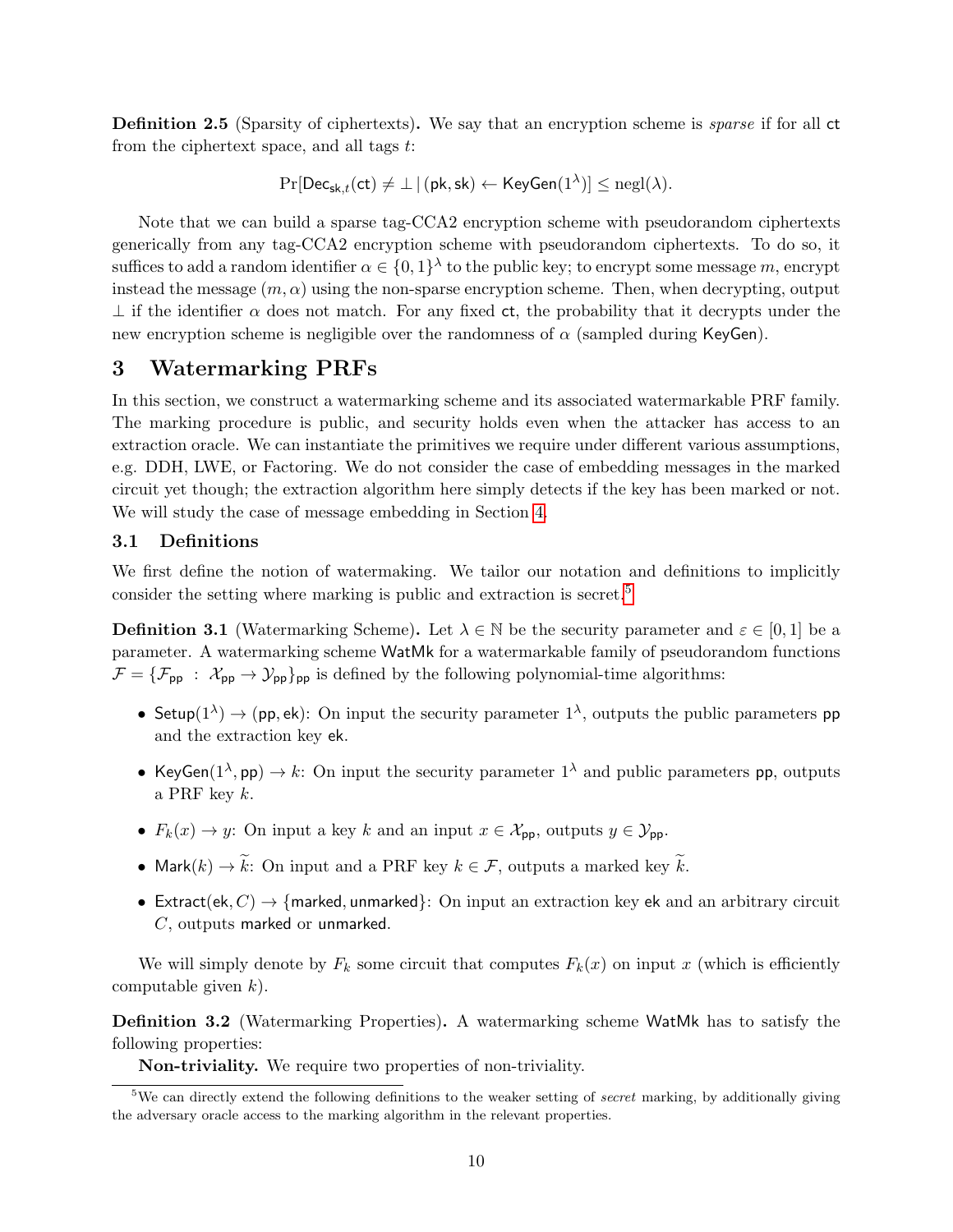1. We require that functions in  $\mathcal F$  are unmarked:

$$
\Pr\left[\mathsf{Extract}(\mathsf{ek}, F_k) = \mathsf{unmarked}\middle|\begin{array}{c} (\mathsf{pp}, \mathsf{ek}) \leftarrow \mathsf{Setup}(1^{\lambda}) \\ k \leftarrow \mathsf{KeyGen}(1^{\lambda}, \mathsf{pp}) \end{array}\right] = 1.
$$

2. Any fixed circuit  $C$  (fixed independently of  $pp$ ) should be unmarked:

$$
\Pr\Big[\mathsf{Extract}(\mathsf{ek}, C) = \mathsf{unmarked} \,|\, (\mathsf{pp}, \mathsf{ek}) \leftarrow \mathsf{Setup}(1^{\lambda})\Big] \ge 1 - \mathrm{negl}(\lambda).
$$

**Strong Correctness.** It should be hard to find points on which  $F_k$  and  $F_{\tilde{k}}$  output different values, given oracle access to both circuits.

For all PPT  $A$  we require:

$$
\Pr\left[F_k(x) \neq F_{\widetilde{k}}(x) \left| \begin{array}{c} (\mathsf{pp},\mathsf{ek}) \leftarrow \mathsf{Setup}(1^\lambda) \\ k \leftarrow \mathsf{KeyGen}(1^\lambda,\mathsf{pp}) \\ \widetilde{k} \leftarrow \mathsf{Mark}(k) \\ x \leftarrow \mathcal{A}^{F_k(\cdot),F_{\widetilde{k}}(\cdot), \mathsf{Extract}(\mathsf{ek},\cdot)}(\mathsf{pp}) \end{array} \right. \right] \leq \mathsf{negl}(\lambda).
$$

In particular, for any fixed x, the probability that  $F_k(x) \neq F_{\widetilde{k}}(x)$  is negligible.<sup>[6](#page-11-0)</sup>

Extended Pseudorandomness. We do not require PRF security to hold if the adversary is given the extraction key. We still require that the PRFs in the family remain secure even given oracle access to the extraction algorithm.

We require that for all PPT  $\mathcal{A}$ :

$$
\mathcal{A}^{F_k(\cdot),\, \mathsf{Extract}(\mathsf{ek},\cdot)}(\mathsf{pp}) \stackrel{\text{c}}{\approx} \mathcal{A}^{R(\cdot),\, \mathsf{Extract}(\mathsf{ek},\cdot)}(\mathsf{pp}),
$$

where  $(pp, ek) \leftarrow$  Setup $(1^{\lambda}), k \leftarrow$  KeyGen $(1^{\lambda}, pp)$ , and R is a random function.

 $\varepsilon$ -Unremovability. Define the following experiment  $\mathsf{Exp}_{\mathcal{A}}^{\mathsf{remove}}(1^{\lambda})$  between an adversary  $\mathcal A$  and a challenger:

- 1. The challenger generates  $(pp, \text{ek}) \leftarrow \text{Setup}(1^{\lambda})$ . It also samples a random  $k \leftarrow \text{KeyGen}(1^{\lambda}, pp)$ , and gives the public parameters **pp** and a circuit  $C = F_{\widetilde{k}}$  to the adversary, where  $k \leftarrow$  Mark $(k)$ .
- 2. The adversary  $\mathcal{A}^{\text{Extract}(ek,\cdot)}(pp,\tilde{C})$  has access to an extraction oracle, which on input a circuit  $C$ , outputs Extract(ek,  $C$ ).
- 3. The adversary  $\mathcal{A}^{\mathsf{Extract}(\mathsf{ek},.)}(\mathsf{pp}, \widetilde{C})$  outputs a circuit  $C^*$ . The output of the experiment is 1 if Extract(ek,  $C^*$ ) = unmarked; and the output of the experiment is 0 otherwise.

We say that an adversary A is  $\varepsilon$ -admissible if its output  $C^*$  in phase 3. satisfies  $C^* \cong_{\varepsilon} \widetilde{C}$ , i.e.  $C^*$ and C agree on an  $\varepsilon$  fraction of their inputs.

We say that a watermarking scheme achieves  $\varepsilon$ -unremovability if for all  $\varepsilon$ -admissible PPT adversaries A we have:

$$
\Pr[\mathsf{Exp}_{\mathcal{A}}^{\mathsf{remov}}(1^{\lambda}) = 1] \le \mathsf{negl}(\lambda).
$$

<span id="page-11-0"></span><sup>&</sup>lt;sup>6</sup>In particular, this notion of correctness is stronger than simply requiring that the output of the original PRF and the marked version differ at most on a negligible fraction of inputs.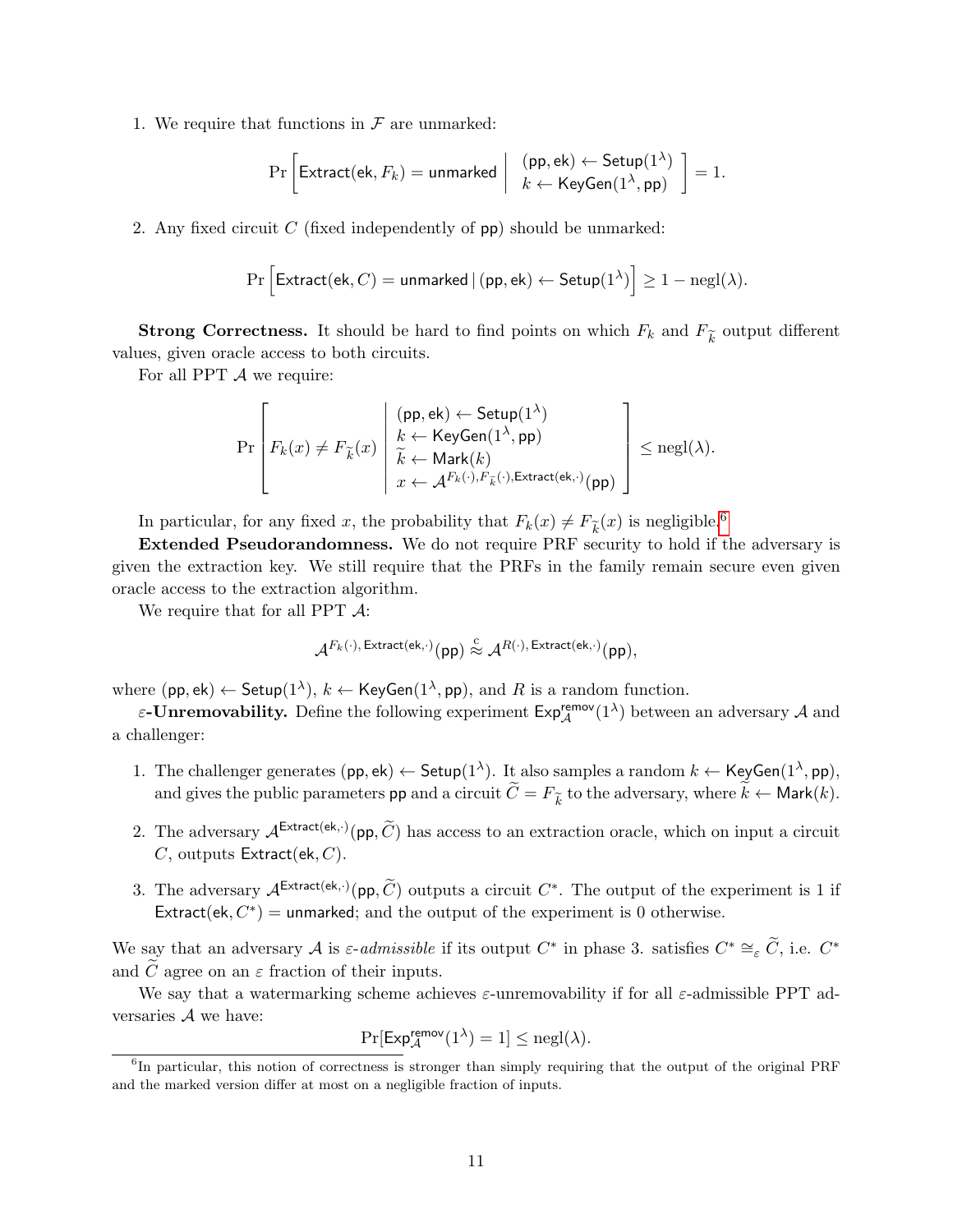Extraction Correctness. We require that:

$$
\Pr\left[\textsf{Extract}(\textsf{ek},F_{\widetilde{k}})=\textsf{marked}\left|\begin{array}{l}(\textsf{pp},\textsf{ek})\leftarrow\textsf{Setup}(1^{\lambda})\\k\leftarrow\textsf{KeyGen}(1^{\lambda},\textsf{pp})\\ \widetilde{k}\leftarrow\textsf{Mark}(k)\end{array}\right]\right|\geq 1-\textsf{negl}(\lambda),
$$

but in this case this follows from  $\varepsilon$ -Unremovability, as otherwise an Adversary could just directly output the marked challenge in the  $\varepsilon$ -Unremovability game.

### 3.2 Construction

Let  $\lambda \in \mathbb{N}$  be the security parameter and let  $\varepsilon = 1/\text{poly}(\lambda)$  be a parameter. We describe our construction of a watermarkable family  $\mathcal{F}_{\text{pp}}$  and its associated  $\varepsilon$ -unremovable watermarking scheme.

We will use the following primitives in our construction:

- $\mathcal{E}^{\text{in}} = (\mathcal{E}^{\text{in}})$ . KeyGen, Enc<sup>in</sup>, Dec<sup>in</sup>), a CCA2 secure public-key encryption scheme
- $\mathcal{E}^{\text{out}} = (\mathcal{E}^{\text{out}})$ . KeyGen, Enc<sup>out</sup>, Dec<sup>out</sup>), a sparse tag-CCA2 encryption scheme with pseudorandom ciphertexts
- $pPRF = (pPRF.KeyGen, pPRF.Eval, Puncture, PunctureEval), a puncturable PRF family$
- $PRF = (PRF.KeyGen, PRF.Eval), a standard PRF family.$

We will use the following notation:

- $r^{\text{in}} = r^{\text{in}}(\lambda)$  and  $r^{\text{out}} = r^{\text{out}}(\lambda)$  are the number of random bits used by  $\text{Enc}^{\text{in}}$  and  $\text{Enc}^{\text{out}}$ , respectively;
- $({\cal X},{\cal Y}^{(1)})=({\cal X}_{\text{pp}},{\cal Y}_{\text{pp}}^{(1)})$  are the input and output spaces of pPRF, where we assume that  ${\cal X}$ and  $\mathcal{Y}^{(1)}$  are of size super-polynomial in  $\lambda$ ;
- We'll suppose that PRF has input and output spaces  $(\mathcal{X}, \{0,1\}^{r^{\text{out}}}) = (\mathcal{X}_{\text{pp}}, \{0,1\}^{r^{\text{out}}})$ ;
- $\mathcal{CT} = \mathcal{CT}_{\mathsf{pp}}$  is the ciphertext space of  $\mathcal{E}^{\mathsf{out}}$ .
- We set the input space of our watermarkable PRF to be  $\mathcal{X}$ , and its output space to be  $\mathcal{Y} = \mathcal{Y}^{(1)} \times \mathcal{CT}$ . For  $y \in \mathcal{Y}$ , we will write  $y = (y_1, y_2)$ , where  $y_1 \in \mathcal{Y}^{(1)}$  and  $y_2 \in \mathcal{CT}$ .

We now describe our construction of a watermarking scheme, with its associated watermarkable PRF family:

• Setup(1<sup> $\lambda$ </sup>): On input the security parameter 1<sup> $\lambda$ </sup>, sample (pk<sup>in</sup>, sk<sup>in</sup>)  $\leftarrow \mathcal{E}^{\text{in}}$ . KeyGen(1<sup> $\lambda$ </sup>) and  $(\mathsf{pk}^{\mathsf{out}}, \mathsf{sk}^{\mathsf{out}}) \leftarrow \mathcal{E}^{\mathsf{out}}$ . KeyGen $(1^{\lambda})$ . Output:

$$
pp = (pk^{in}, pk^{out});
$$
  

$$
ek = (sk^{in}, sk^{out}).
$$

• KeyGen( $1^{\lambda}$ , pp): On input the security parameter  $1^{\lambda}$  and the public parameters pp, sample  $s \leftarrow$  pPRF.KeyGen $(1^{\lambda})$ ,  $s' \leftarrow$  PRF.KeyGen $(1^{\lambda})$ ,  $r \leftarrow \{0,1\}^{r^{in}}$ , and  $z \leftarrow \mathcal{X}$ . The key of the watermarkable PRF is:

$$
k = (s, z, r, s', \mathsf{pp}).
$$

For ease of notation, we will simply write  $k = (s, z, r, s')$  when the public parameters pp are clear from the context.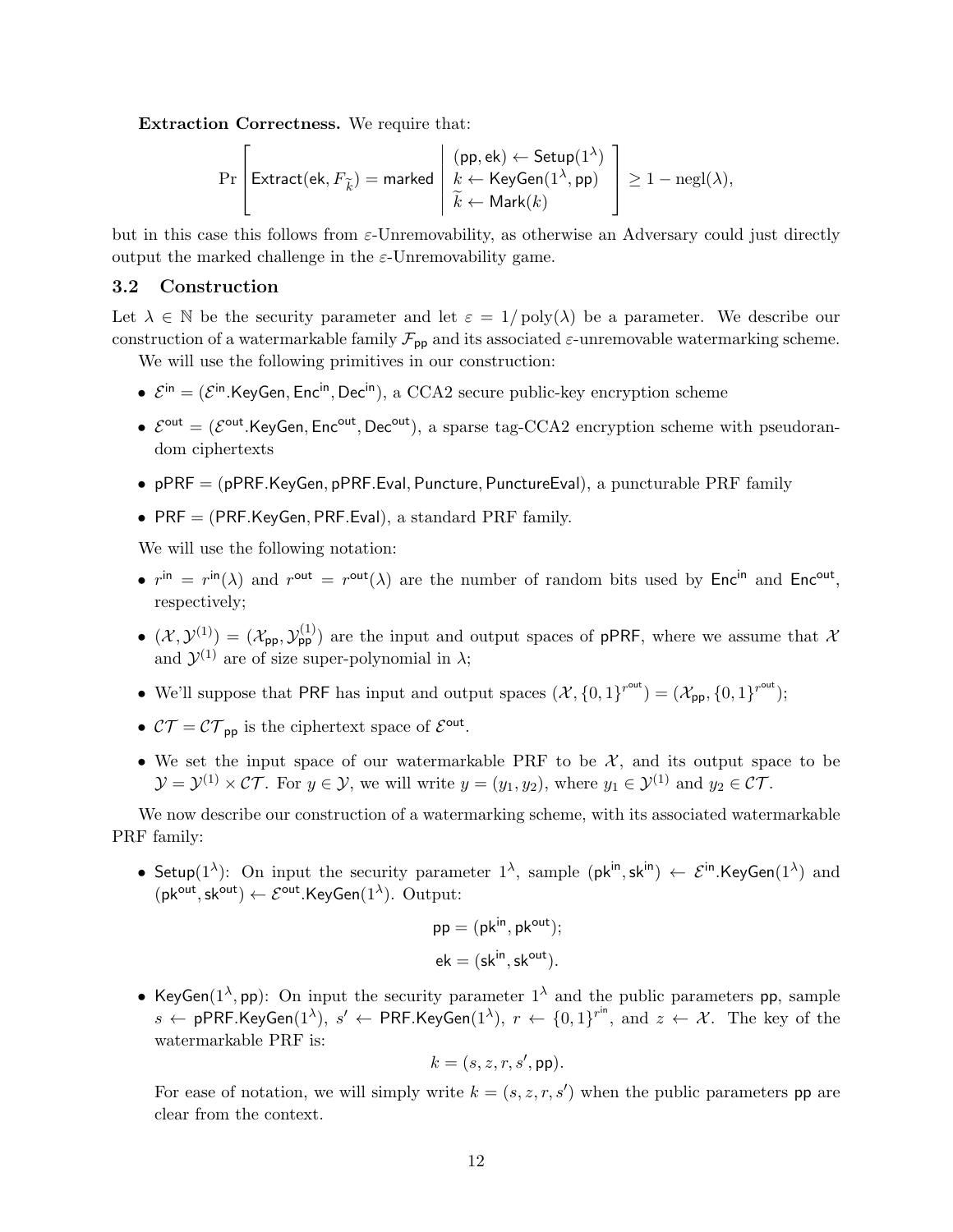•  $F_k(x)$ : On input a key k and input x, output

$$
F_k(x)=\left(\begin{array}{cc}f_s(x),&\mathrm{Enc}^{\rm out}_x(\mathrm{pk}_{\rm out},\mathrm{Enc}^{\rm in}(\mathrm{pk}_{\rm in},(f_s(z),z);r)\,;\,f'_{s'}(x))\end{array}\right)
$$

where  $f_s(\cdot) =$  pPRF.Eval $(s, \cdot), f'_{s'}(\cdot) =$  PRF.Eval $(s', \cdot)$ , and Enc<sup>out</sup> encrypts Enc<sup>in</sup>(pk<sub>in</sub>, ( $f_s(z), z)$ ; r) using tag x and randomness  $f'_{s'}(x)$ .

- Mark(k): On input a key  $k = (s, z, r, s')$ , do the following:
	- Puncture the key s at point z:  $s\{z\} \leftarrow$  pPRF. Puncture(s, z).
	- Compute  $c^{\text{in}} = \text{Enc}^{\text{in}}(\text{pk}_{\text{in}},(f_s(z), z)$ ; r).
	- Output the marked key

$$
\widetilde{k} = (s\{z\}, c^{\text{in}}, s'),
$$

where the associated evaluation circuit computes:

$$
F_{\widetilde{k}}(x) = \left( \text{ PunctureEval}(s\{z\}, x), \text{Enc}^{\text{out}}_{x}(\text{pk}_{\text{out}}, c^{\text{in}}; f'_{s'}(x)) \right).
$$

- Extract(ek, C): Let  $w = \lambda/\varepsilon = \text{poly}(\lambda)$ . On input the extraction key ek and a circuit C do the following:
	- If the input or output length of C do not match  $\mathcal{X}$  and  $\mathcal{Y}^{(1)} \times \mathcal{CT}$  respectively, output unmarked.
	- For all  $i \in [w]$  sample uniformly at random  $x_i \leftarrow \mathcal{X}$ , and do the following:
		- ∗ Parse  $C(x_i) = (C_1(x_i), C_2(x_i))$  where  $C_1(x_i) \in \mathcal{Y}^{(1)}$  and  $C_2(x_i) \in \mathcal{CT}$ .
		- \* Compute  $c_i^{\text{in}} = \text{Dec}_{\text{sk}^{\text{out}},x_i}^{\text{out}}(C_2(x_i))$  (using secret key sk<sup>out</sup> and tag  $x_i$ );
		- ∗ If  $c_i^{\text{in}} \neq \bot$ , compute  $(y_i, z_i) = \text{Dec}_{\text{sk}^{\text{in}}}^{\text{in}}(c_i^{\text{in}})$ . If  $C_1(z_i) \neq y_i$ , output marked.
	- If the procedure does not output marked after executing the loop above, output unmarked.

Note that when it is clear from the context, we will omit writing  $\mathsf{pk}_{\mathsf{out}}, \mathsf{pk}_{\mathsf{in}}.$ 

### 3.3 Correctness Properties of the Watermarking Scheme

We first show that our watermarking scheme satisfies the non-triviality properties.

**Claim 3.3** (Non-triviality). Assume  $\mathcal{E}^{\text{in}}$  and  $\mathcal{E}^{\text{out}}$  are perfectly correct, and that  $\mathcal{E}^{\text{out}}$  is sparse. Then our watermarking scheme satisfies the non-triviality properties.

- *Proof.* 1. Let  $(pp, ek) \leftarrow$  Setup $(1^{\lambda})$  and  $k = (s, z, r, s') \leftarrow$  KeyGen $(1^{\lambda}, pp)$ ; then Extract $(ek, F_k)$ always outputs unmarked. This is because by perfect correctness of  $\mathcal{E}^{\text{in}}$  and  $\mathcal{E}^{\text{out}}$ , we have that  $(y_i, z_i) = (f_s(z), z)$  for all  $i \in [w]$ , and therefore  $C_1(z_i) = y_i = f_s(z)$ .
	- 2. Fix a circuit  $C = (C_1, C_2)$ , and sample  $(pp, ek) \leftarrow$  Setup(1<sup> $\lambda$ </sup>). By sparsity of  $\mathcal{E}^{\text{out}}$ , we have that for all  $x_i \in \mathcal{X}$ , the probability that  $c_i^{\text{in}} := \text{Dec}_{\text{sk}^{\text{out}},x_i}^{\text{out}}(C_2(x_i)) \neq \bot$  is negligible (over the randomness of Setup(1<sup> $\lambda$ </sup>) alone). In particular, taking a union bound over the  $w = \text{poly}(\lambda)$ points  $\{x_i\}_{i\in [w]}$  sampled by Extract, we have that  $c_i^{\text{in}} = \bot$  with overwhelming probability, and therefore

$$
\Pr\Big[\mathsf{Extract}(\mathsf{ek}, C) = \mathsf{unmarked} \,|\, (\mathsf{pp}, \mathsf{ek}) \leftarrow \mathsf{Setup}(1^{\lambda})\Big] \ge 1 - \mathrm{negl}(\lambda).
$$

 $\Box$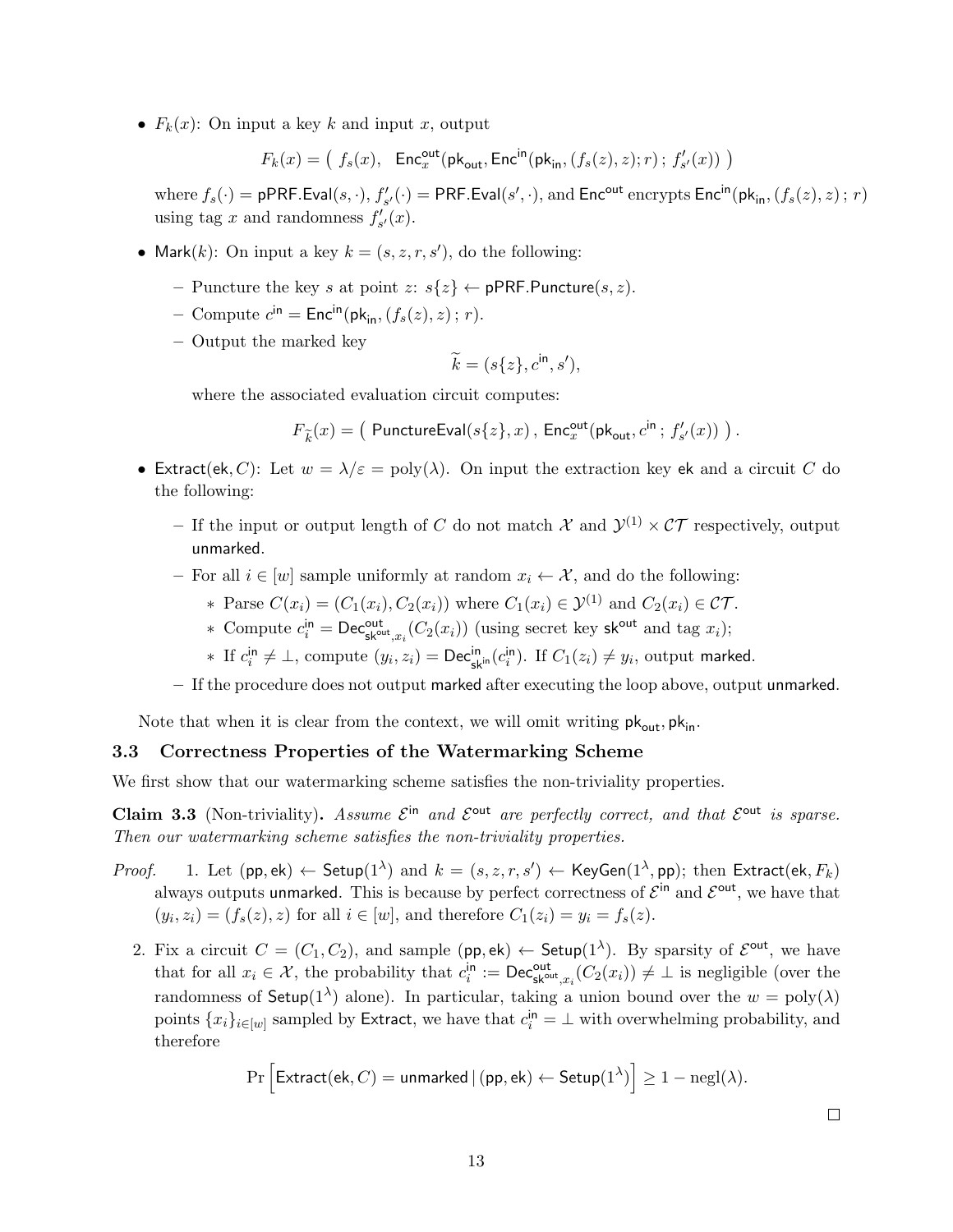Claim 3.4 (Strong Correctness). Suppose pPRF is a punctured PRF, PRF is secure and  $\mathcal{E}^{\text{out}}$  is tag-CCA2 with pseudorandom ciphertexts. Then the watermarking scheme satisfies strong correctness.

*Proof.* We show that the view of the adversary is essentially independent of z.

First, notice that it suffices to argue strong correctness when the adversary  $A$  only has oracle access to  $F_k(\cdot)$  but not the marked version  $F_{\tilde{k}}(\cdot)$ . This is because if we have the seemingly weaker version of correctness where the adversary doesn't have oracle access to  $F_{\tilde{k}}(\cdot)$ , we can simulate oracle access to  $F_{\tilde{k}}(\cdot)$  by simply forwarding the output of  $F_k(\cdot)$  on the same input. Now, an adversary can only tell the difference if he makes a query on  $z$ , which breaks the weaker notion of correctness (with a polynomial loss equal to his number of PRF queries).

Therefore, we focus on proving

$$
\Pr\left[F_k(x) \neq F_{\widetilde{k}}(x) \; \left| \begin{array}{c} (\mathsf{pp},\mathsf{ek}) \leftarrow \mathsf{Setup}(1^{\lambda}) \\ k \leftarrow \mathsf{KeyGen}(1^{\lambda},\mathsf{pp}) \\ \widetilde{k} \leftarrow \mathsf{Mark}(k) \\ x \leftarrow \mathcal{A}^{F_k(\cdot),\mathsf{Extract}(\mathsf{ek},\cdot)}(\mathsf{pp}) \end{array} \right] \right. \le \mathsf{negl}(\lambda).
$$

We prove the claim by a sequence of hybrids.

**Hybrid 0.** In this hybrid, the adversary A has oracle access to  $F_k(\cdot)$  and Extract(ek, ·) where  $(pp, ek) \leftarrow$  Setup $(1^{\lambda})$  and  $k = (s, z, r, s') \leftarrow$  KeyGen $(1^{\lambda}, pp)$ .

**Hybrid 1.** We modify how PRF queries are answered. Now, instead of using  $f'_{s'}(x)$  as randomness to encrypt  $c^{\text{in}} = \text{Enc}^{\text{in}}(f_s(z), z; r)$  using  $\text{Enc}^{\text{out}}$  with tag x, we pick a random function  $R^{(1)}: X \to$  $\{0,1\}^{r^{\text{out}}}$  and use  $R^{(1)}(x)$  as the encryption randomness to output:

$$
(f_s(x), \mathsf{Enc}^{\mathsf{out}}_x(c^{\mathsf{in}}; R^{(1)}(x)),
$$

where the function  $R^{(1)}$  is common across all the PRF queries.

**Hybrid 2.** Now we keep track of the PRF queries x from the adversary, as well as all the  $x_i$ 's that are sampled during the calls to the extraction oracle. We abort the experiment if at any point there is some  $x$  that has been both queried by the adversary and sampled during an extraction call.

**Hybrid 3.** We now pick a random function  $R^{(3)}$ :  $\mathcal{X} \to \mathcal{CT}$  and answer to PRF oracle queries x from the adversary with:

$$
(f_s(x), R^{(3)}(x)).
$$

Now, by functionality preserving under puncturing of  $pPRF$ ,  $z$  is the only point such that  $F_k(z) \neq F_{\widetilde{k}}(z)$ . However the view of the adversary is independent of z, and therefore the probability that he outputs z is negligible, over the random choice of z (sampled during KeyGen( $1^{\lambda}$ , pp)).

We prove the indistinguishability of the hybrids in the next section, as our proof of extended pseudorandomness uses the same hybrids.

 $\Box$ 

#### 3.4 Security Properties of the Watermarking Scheme

#### 3.4.1 Unremovability

We first prove that our construction is  $\varepsilon$ -unremovable (where  $\varepsilon = 1/\text{poly}(\lambda)$  is a parameter of our scheme).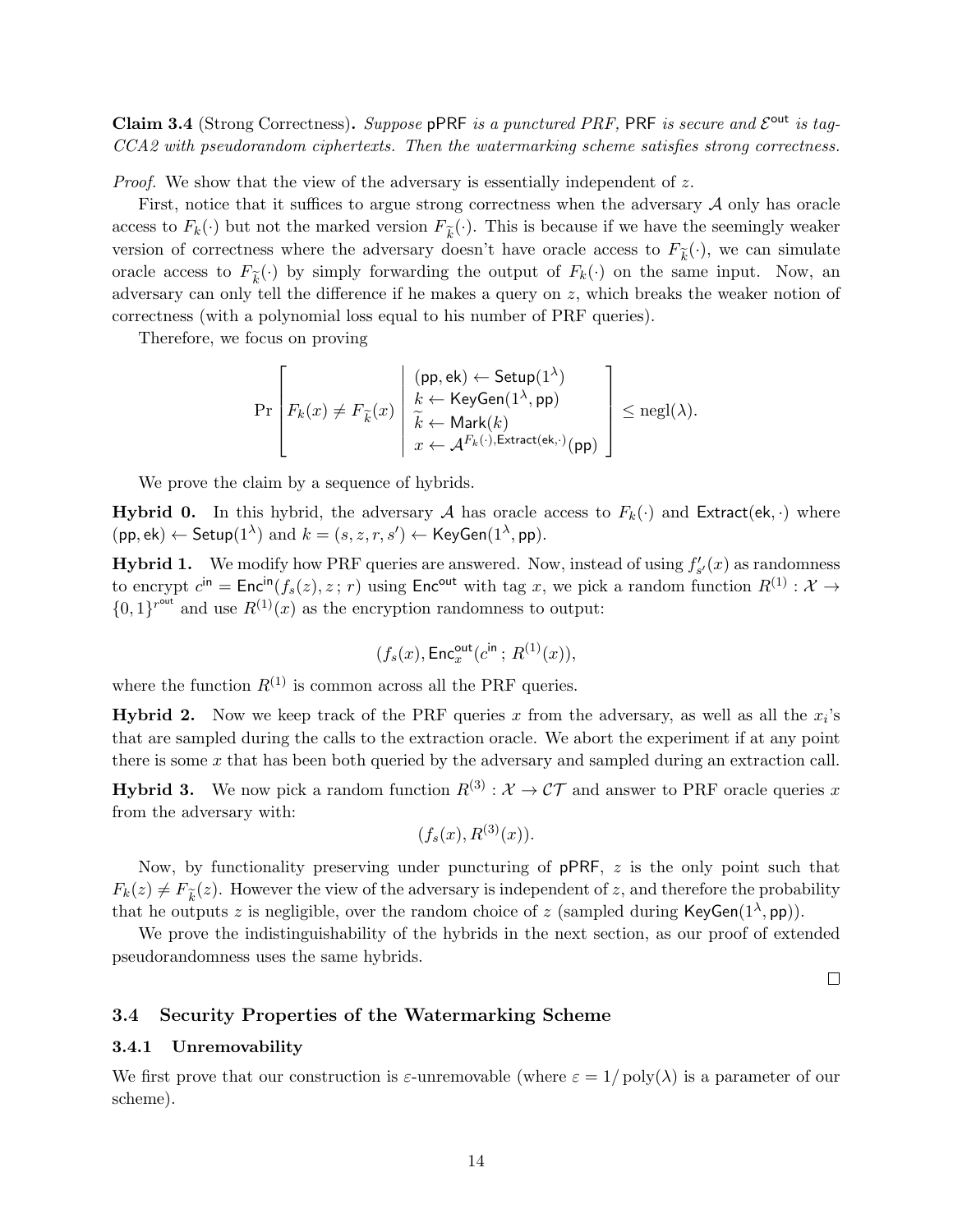**Claim 3.5** ( $\varepsilon$ -unremovability). Suppose  $\varepsilon$ <sup>in</sup> is CCA2-secure, and f is a puncturable PRF. Then the watermarking scheme is  $\varepsilon$ -unremovable.

*Proof.* We prove the claim by a sequence of hybrids.

**Hybrid 0.** This is the  $\varepsilon$ -Unremovability game  $Exp_{\mathcal{A}}^{\text{remove}}(1^{\lambda})$ .

Hybrid 1. We now change how extraction oracle queries are answered (including the call used to determine the output of the experiment). Let  $k = (s, z, r, s') \leftarrow PRF_{pp}$ . Key Gen $(1^{\lambda}, pp)$  be the (unmarked) PRF key sampled to produce the challenge marked circuit, and  $c^{\text{in}} = \text{Enc}^{\text{in}}(s, z; r)$  be the associated ciphertext (which is used to produce the challenge marked circuit  $\tilde{C}$ ). On extraction query C from the adversary, the extraction procedure samples  $x_i$ 's for  $i \in [w]$  as before. Denote by E the event that  $\mathsf{Dec}_{\mathsf{sk}^{\mathsf{out}},x_i}^{\mathsf{out}}(C_2(x_i)) = c^{\mathsf{in}},$  i.e. the second part  $C_2(x_i)$  decrypts to  $c^{\mathsf{in}}$  when decrypting using tag  $x_i$ . If E occurs, then instead of decrypting this inner ciphertext  $c^{\text{in}}$  in the extraction procedure, we directly check  $C_1(z) \neq f_s(z)$ ; in particular  $c^{\text{in}}$ , z and  $f_s(z)$  are now hard-coded in the modified extraction procedure.

Hybrid 2. We change how extraction calls are answered and how the challenge marked circuit is generated. Let  $0_\mathcal{X}$  and  $0_\mathcal{CT}$  be arbitrary fixed values in X and  $\mathcal{CT}$  respectively. We now set

$$
c^{\rm in} = \text{Enc}^{\rm in}(0_{\mathcal{X}}, 0_{\mathcal{CT}}),
$$

which is used as the ciphertext hard-coded in the extraction oracle (used to handle event  $E$ ), and used to produce challenge marked circuit  $\tilde{C}$ .

Hybrid 3. We change how we answer extraction queries (including the one determining the output of the experiment). Now pick a uniformly random  $R \in \mathcal{Y}^{(1)}$ . Whenever E occurs during an extraction oracle call, we check  $C_1(z) \neq R$  instead. In particular, the modified extraction oracle now has  $c^{\text{in}} = \text{Enc}^{\text{in}}(0_{\mathcal{X}}, 0_{\mathcal{CT}})$ , z, and R hard-coded.

**Hybrid 4.** Now if there is any extraction oracle call such that E occurs and  $C_1(z) = R$ , we abort the experiment.

Now, all the outputs of the extraction oracle queries are independent of  $R$ , as  $R$  only affects the output of extraction queries only when  $E$  occurs, and the extraction oracle queries now outputs marked whenever there exists some index i such that  $E$  occurs, independently of  $R$ . Recall that the adversary wins the game if he outputs a circuit  $C^*$  such that  $C^* \cong_{\varepsilon} \widetilde{C}$  and  $\textsf{Extract}(\textsf{ek}, C^*)$  = unmarked. By construction, we have that during the execution of  $Extract(ek, C^{*})$  that defines the output of the experiment, Extract samples at least one  $x_i$  such that  $C^*(x_i) = \widetilde{C}(x_i)$  with overwhelming probability. This is because  $C^*$  and  $\widetilde{C}$  agree on a fraction  $\varepsilon = 1/\text{poly}(\lambda)$  of inputs, so that the probability that none of the  $w = \lambda/\varepsilon$  samples  $x_i$ 's satisfies  $C^*(x_i) = \widetilde{C}(x_i)$  is at most  $(1-\varepsilon)^{\lambda/\varepsilon} \leq e^{-\lambda}$  = negl( $\lambda$ ). Now by correctness of the outer encryption scheme  $\mathcal{E}^{\text{out}}$ , we have  $\mathsf{Dec}_{\mathsf{sk}^\mathsf{out},x_i}^\mathsf{out}(C^*(x_i)) = c^\mathsf{in}$ , so that event  $E$  occurs, and Extract outputs unmarked only if  $C_1^*(z) = R$ . As the view of the adversary in the experiment is now independent of  $R$ , the experiment outputs marked with overwhelming probability (over the randomness of  $R$  alone).

Indistinguishability of the hybrids. We now show that the hybrids above are indistinguishable.

**Lemma 3.6.** Assuming  $\mathcal{E}^{\text{in}}$  is perfectly correct, we have **Hybrid 0**  $\equiv$  **Hybrid 1**.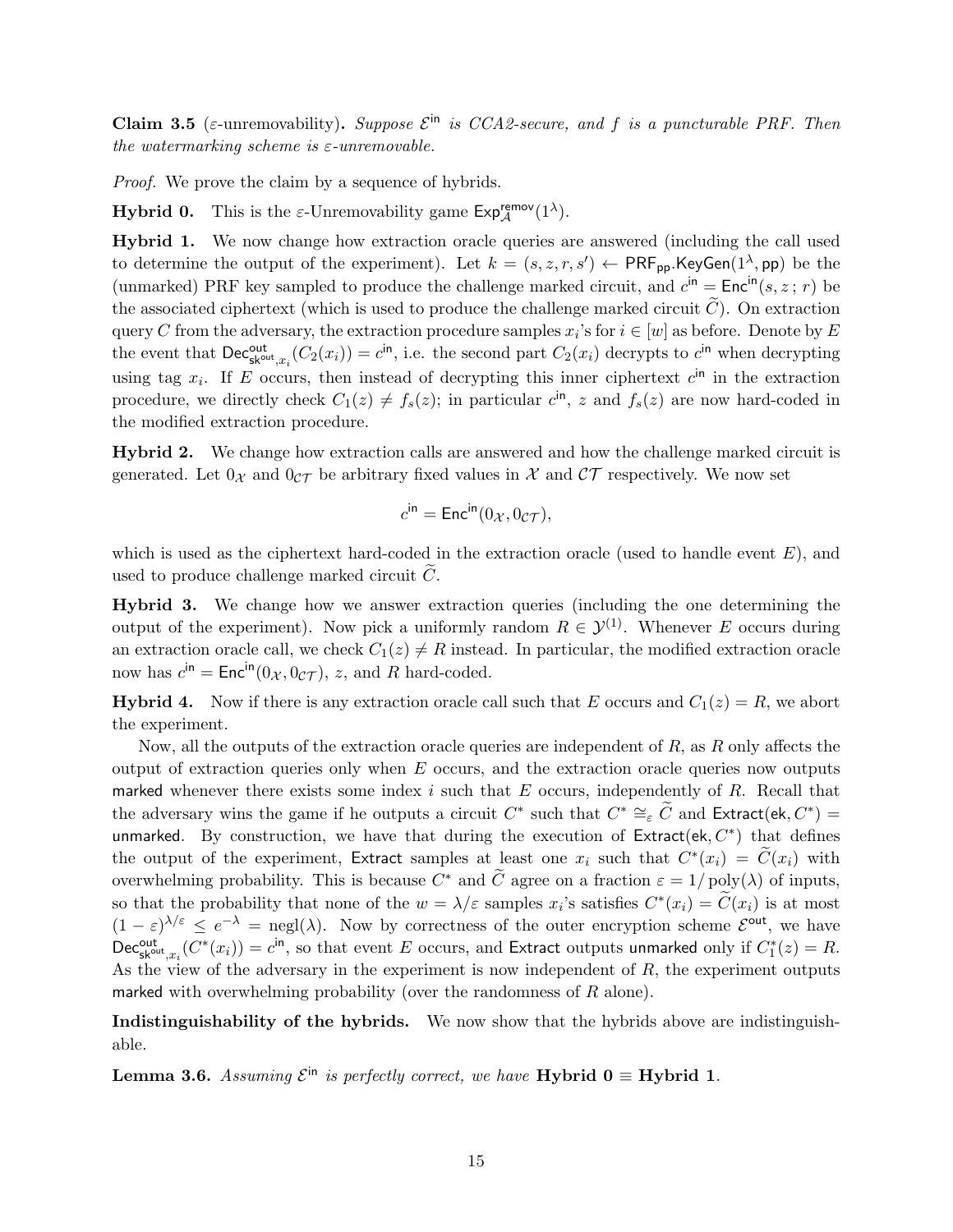The view of the adversary is identical in Hybrid 0 and Hybrid 1 by perfect correctness of the inner encryption  $\mathcal{E}^{\text{in}}$ : in the latter we simply hardcode the result of the decryption whenever we have to decrypt  $c<sup>in</sup>$  during an extraction oracle call.

# <span id="page-16-1"></span>Lemma 3.7. Assuming  $\mathcal{E}^{\text{in}}$  is CCA2-secure, we have Hybrid 1  $\stackrel{\text{c}}{\approx}$  Hybrid 2.

We build a reduction that turns any distinguisher between Hybrid 1 and Hybrid 2 to a CCA2 adversary for  $\mathcal{E}^{\text{in}}$ . The reduction essentially does not pick any secret key for  $\mathsf{Enc}^{\text{in}}$  but can still answer extraction oracle queries by interacting with the CCA2 challenger. More precisely, the reduction does not sample the secret key  $sk^{\text{in}}$  associated to the CCA2 scheme  $\mathcal{E}^{in}$ , but samples the other parts of (pp, ek) as in Hybrid 1. It then sends CCA2 challenge messages  $(f_s(z), z)$ , and  $(0x, 0c\tau)$ , and gets back a challenge ciphertext  $c^{in}$ , and sets the challenge circuit as  $F_{\tilde{k}}$  where  $\widetilde{k} = (s\{z\}, c^{\text{in}}, s')$ . To answer extraction oracle queries for the distinguisher, it uses the CCA2 challenger to get the decryption of any  $c \neq c^{\text{in}}$  (which correspond to sampling  $x_i$  and event E does not occur); and whenever E occurs (which correspond to having  $c_i^{\text{in}} = c^{\text{in}}$ ), it uses the hard-coded values  $(f_s(z), z)$  to produce the output of the extraction oracle, by checking if  $C_1(z) \neq f_s(z)$  directly without decrypting  $c^{\text{in}}$ . Now if  $c^{\text{in}}$  is an encryption of  $(f_s(z), z)$ , the view of the distinguisher is as in Hybrid 1; and if  $c^{\text{in}}$  is an encryption of  $(0_{\mathcal{X}}, 0_{\mathcal{CT}})$  then its view is as in Hybrid 2.

### <span id="page-16-2"></span>**Lemma 3.8.** Assuming pPRF satisfies constrained pseudorandomness, we have Hybrid 2  $\stackrel{\text{c}}{\approx}$  Hybrid 3.

This is done by a simple reduction to the constrained pseudorandomness property of pPRF: the reduction samples some random z and gets a constrained key  $s\{z\}$  from the constrained pseudorandomness game. Then, it gets a value  $y^*$ , which is used whenever event E occurs, to check  $C_1(z) \neq y^*$ . If  $y^* = f_s(z)$ , the view of the adversary is as in Hybrid 2; if  $y^*$  is random, then his view is as in Hybrid 3.

# Lemma 3.9. We have Hybrid 3  $\stackrel{\text{s}}{\approx}$  Hybrid 4.

For any  $C$  queried by the adversary as an extraction oracle query, the probability that  $E$  occurs and  $C_1(z) = R$  is negligible over the randomness of R alone (where we use that  $\mathcal{Y}^{(1)}$  has superpolynomial size). Therefore, with overwhelming probability, all extraction oracle queries where E occurs output marked, independently of  $R$ . In particular, an union bound over the polynomial number of extraction queries made by the adversary gives that the probability that the experiment aborts is negligible.  $\Box$ 

#### 3.4.2 Extended Pseudorandomness

Next, we show that our construction satisfies the extended pseudorandomness property.

<span id="page-16-0"></span>Claim 3.10 (Extended pseudorandomness). Suppose pPRF and PRF are secure and  $\mathcal{E}^{\text{out}}$  is tag-CCA2 with pseudorandom ciphertexts. Then the watermarking scheme satisfies extended pseudorandomness.

*Proof.* We prove the claim by a sequence of hybrids.

**Hybrid 0.** In this hybrid, the adversary A has oracle access to  $F_k(\cdot)$  and Extract(ek, ·) where  $(pp, ek) \leftarrow$  Setup $(1^{\lambda})$  and  $k = (s, z, r, s') \leftarrow$  KeyGen $(1^{\lambda}, pp)$ .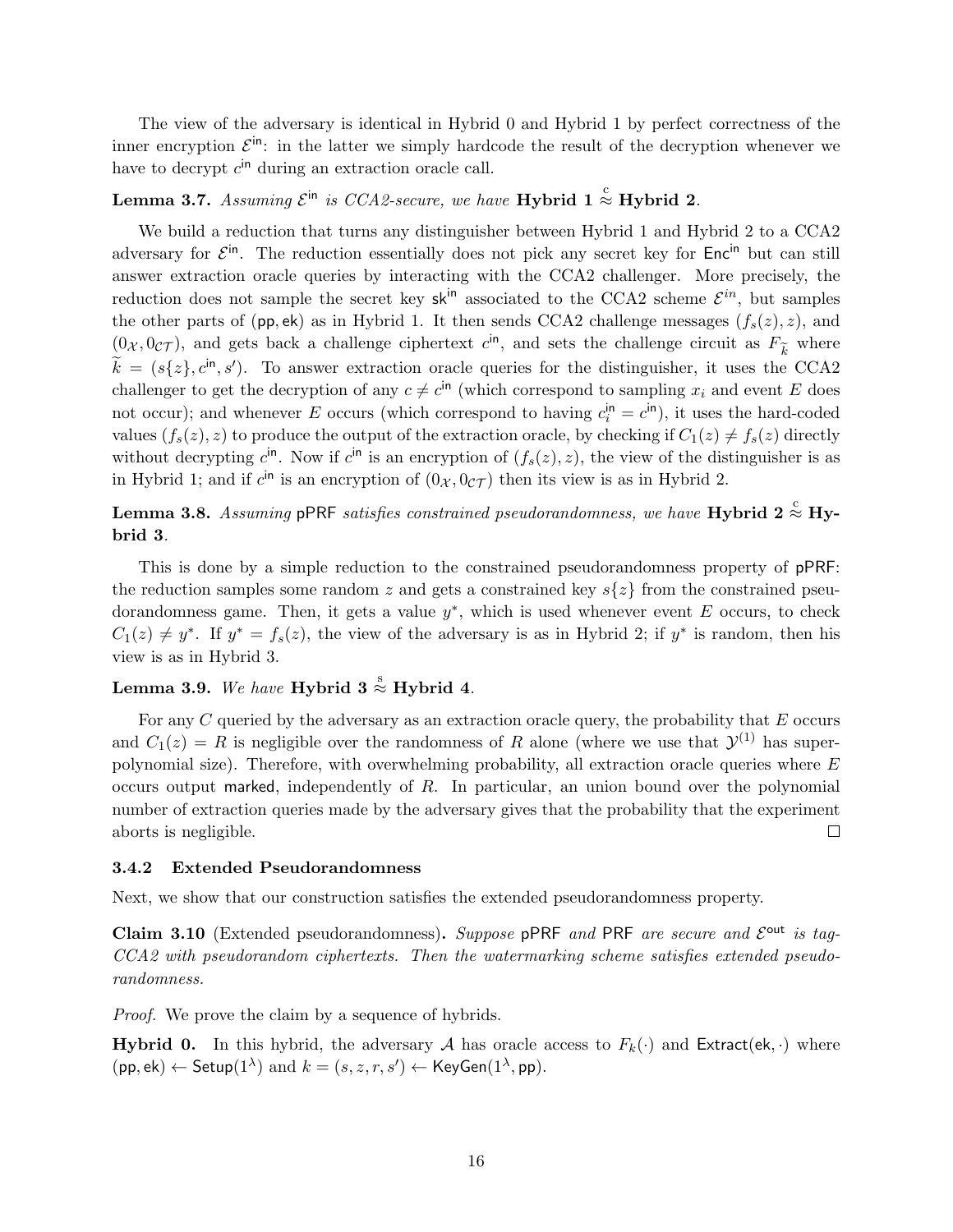**Hybrid 1.** We modify how PRF queries are answered. Now, instead of using  $f'_{s'}(x)$  as randomness to encrypt  $c^{\text{in}} = \text{Enc}^{\text{in}}(f_s(z), z; r)$  with tag x, we pick a random function  $R^{(1)}: \mathcal{X} \to \{0, 1\}^{r^{\text{out}}}$  and use  $R^{(1)}(x)$  as randomness, and output:

$$
(f_s(x), \mathsf{Enc}^{\mathsf{out}}_x(c^{\mathsf{in}}; R^{(1)}(x)),
$$

where the function  $R^{(1)}$  is common throughout the experiment.

**Hybrid 2.** Now we keep track of the PRF queries x from the adversary, as well as all the  $x_i$ 's that are sampled during the calls to the extraction oracle. We abort the experiment if at any point there is some x that has been both queried by the adversary and sampled during an extraction call.

**Hybrid 3.** We now pick a random function  $R^{(3)}$ :  $\mathcal{X} \to \mathcal{CT}$  and answer to PRF oracle queries x from the adversary with:

$$
(f_s(x), R^{(3)}(x)).
$$

**Hybrid 4.** We now additionally pick a random function  $R^{(4)} : \mathcal{X} \to \mathcal{Y}^{(1)}$ , and answer to PRF oracle queries  $x$  from the adversary with:

$$
(R^{(4)}(x), R^{(3)}(x)).
$$

**Hybrid 5.** Now we do not abort the experiment even if some  $x$  is both queried by the adversary and sampled during an extraction call.

Now the adversary has oracle access to  $R(\cdot) = (R^{(4)}(\cdot), R^{(3)}(\cdot))$  and Extract(ek,  $\cdot$ ).

Indistinguishability of the hybrids. We now show that the hybrids above are indistinguishable.

# **Lemma 3.11.** Assuming the security of PRF, we have **Hybrid 0**  $\stackrel{c}{\approx}$  **Hybrid 1**.

We build a reduction from any distinguisher to an attacker for the PRF security game for PRF. On PRF query  $x$  from the distinguisher, the reduction queries  $x$  in the PRF game, and uses the answer as encryption randomness for the outer scheme  $\mathcal{E}^{\text{out}}$ . If the value is  $f'_{s'}(x)$ , the view of the distinguisher is as in Hybrid 0; if it is random  $R^{(1)}(x)$  then its view is as in Hybrid 1.

# Lemma 3.12. We have Hybrid 1  $\stackrel{\text{s}}{\approx}$  Hybrid 2.

We argue that the probability that the experiment aborts is negligible.

Suppose that some  $x$  has been both queried by the adversary as a PRF query, and sampled during an extraction oracle call.

If it has been sampled by the extraction procedure after the adversary queried it, this means that the extraction procedure sampled an  $x_i$  that the adversary queried previously, which happens with probability at most  $Q^{PRF}/|\mathcal{X}|$ , where  $Q^{PRF}$  is the number of PRF queries the adversary makes. An union bound on the polynomial number of samples used in every extraction call and the polynomial number of extraction calls imply that the probability that this event happens is negligible (where we use that  $\mathcal X$  has super-polynomial size).

Otherwise, it means that the adversary queries an  $x_i$  that has previously been sampled by the extraction procedure. However, each output of the extraction oracle leaks at most 1 bit of entropy on the fresh  $x_i$ 's it sampled during its execution. Therefore the adversary can only succeed in outputting such an  $x_i$  with negligible probability.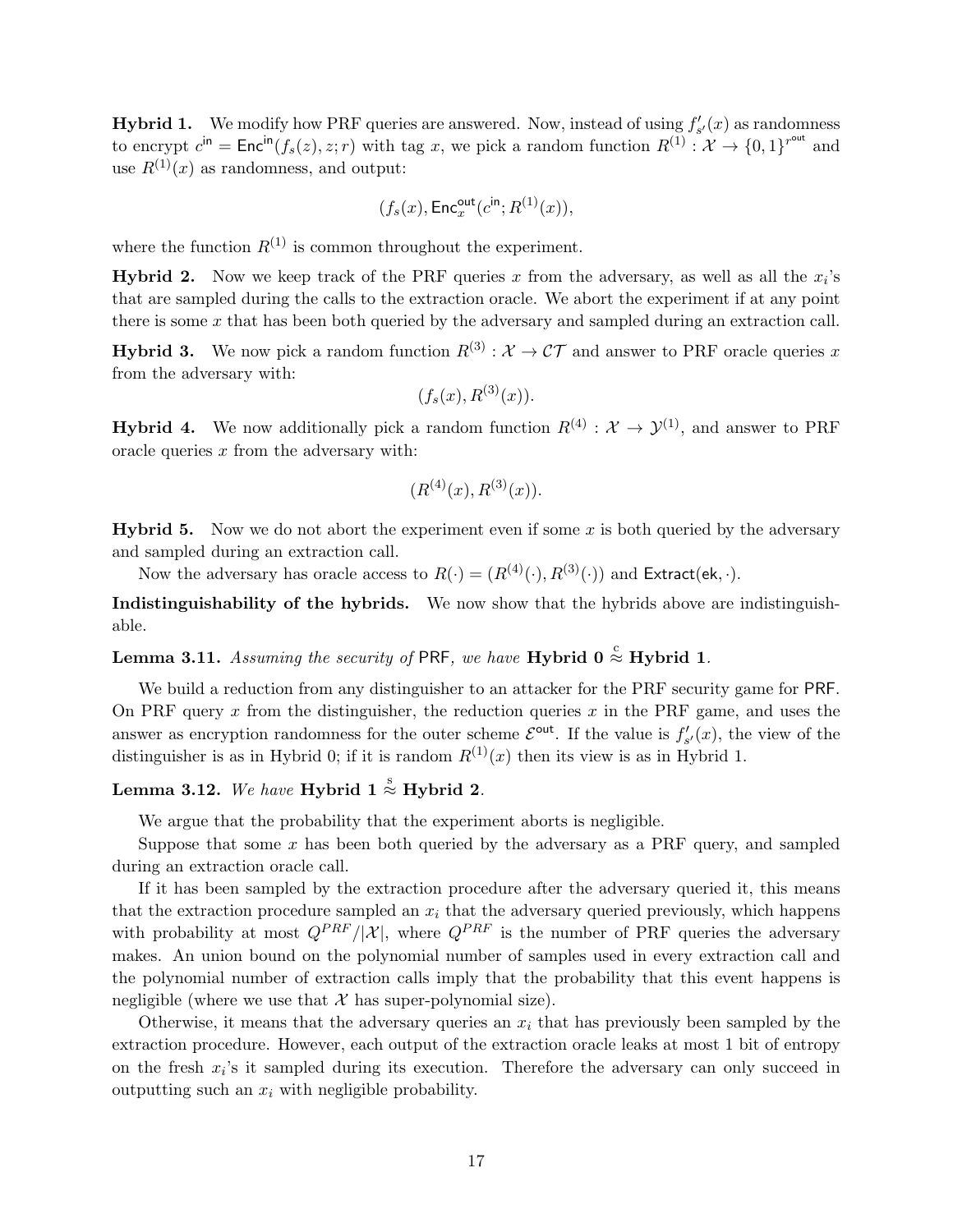**Lemma 3.13.** Assuming  $\mathcal{E}^{\text{out}}$  is a tag-CCA2 encryption scheme with pseudorandom ciphertexts, then Hybrid 2  $\stackrel{c}{\approx}$  Hybrid 3.

We replace the right part  $\mathsf{Enc}^{\mathsf{out}}_x(c^{\mathsf{in}}; R^{(1)}(x))$  of the outputs to every PRF queries with  $R^{(3)}(x)$ for some random  $R^{(3)}$ , one by one, using a hybrid argument.

To change the output to some query  $x^*$ , we reduce any distinguisher using our assumption on  $\mathcal{E}^{\text{out}}$ . The reduction answers extraction queries using the decryption oracle provided by the tag-CCA2 game, and sends as a challenge message  $c^{in} = \text{Enc}^{in}(f_s(z), z; r)$  and challenge tag  $x^*$ , and uses the challenge ciphertext from the tag-CCA2 game as a right part of the output to the PRF query on  $x^*$ . As we make our experiment abort if an extraction call uses some tag that is queried at any point by the distinguisher, we never have to decrypt any ciphertext with tag  $x^*$ , so that we can faithfully answer all the extraction queries by using the decryption oracle from the tag-CCA2 game. Note that we have to change the output of all the PRF queries on  $x^*$  in this hybrid.

If the challenge ciphertext from the tag-CCA2 game is a proper encryption of  $c<sup>in</sup>$  under tag  $x^*$ , then the view of the distinguisher is as in Hybrid 2; and if it is random, then its view is as in Hybrid 3.

# Lemma 3.14. Assuming the security of pPRF, we have Hybrid 3  $\stackrel{c}{\approx}$  Hybrid 4.

We reduce any distinguisher to an attacker for the PRF security game. Our reduction, on PRF query  $x$  from the distinguisher, forwards it as a query in the PRF game. If it receives PRF values  $f_s(x)$ , the view of the distinguisher is as in Hybrid 3; if it receives a random  $R^{(4)}(x)$ , the view of the distinguisher is as in Hybrid 4.

# Lemma 3.15. We have Hybrid 4  $\stackrel{\text{s}}{\approx}$  Hybrid 5.

The same argument as to prove Hybrid 1  $\stackrel{\text{s}}{\approx}$  Hybrid 2 applies here.

 $\Box$ 

### <span id="page-18-0"></span>4 Watermarking PRFs with Message-Embedding

In this section we describe our construction of a watermaking scheme that supports message embedding. Our construction is very similar to the non message embedding version: the main difference is that we now use a constraint-hiding constrained PRF as a base PRF.

### 4.1 Definitions

Let  $\lambda \in \mathbb{N}$  be the security parameter,  $\varepsilon \in [0,1]$  and  $\ell = \ell(\lambda)$  be parameters. We make a few syntactical changes to the notions introduced in Section [3.1](#page-10-1) when considering message-embedding watermarking schemes:

- Mark $(k, \text{msg}) \to \tilde{k}$ : On input a key k and a message  $\text{msg} \in \{0,1\}^{\ell}$ , outputs a marked  $\tilde{k}$ ;
- Extract(ek,  $C$ )  $\rightarrow$  msg: On input an extraction key ek and an arbitrary circuit C, outputs a message  $\mathsf{msg} \in \{0,1\}^\ell \cup \{\mathsf{unmarked}\}.$
- Strong correctness: The adversary can now adaptively choose which message to mark.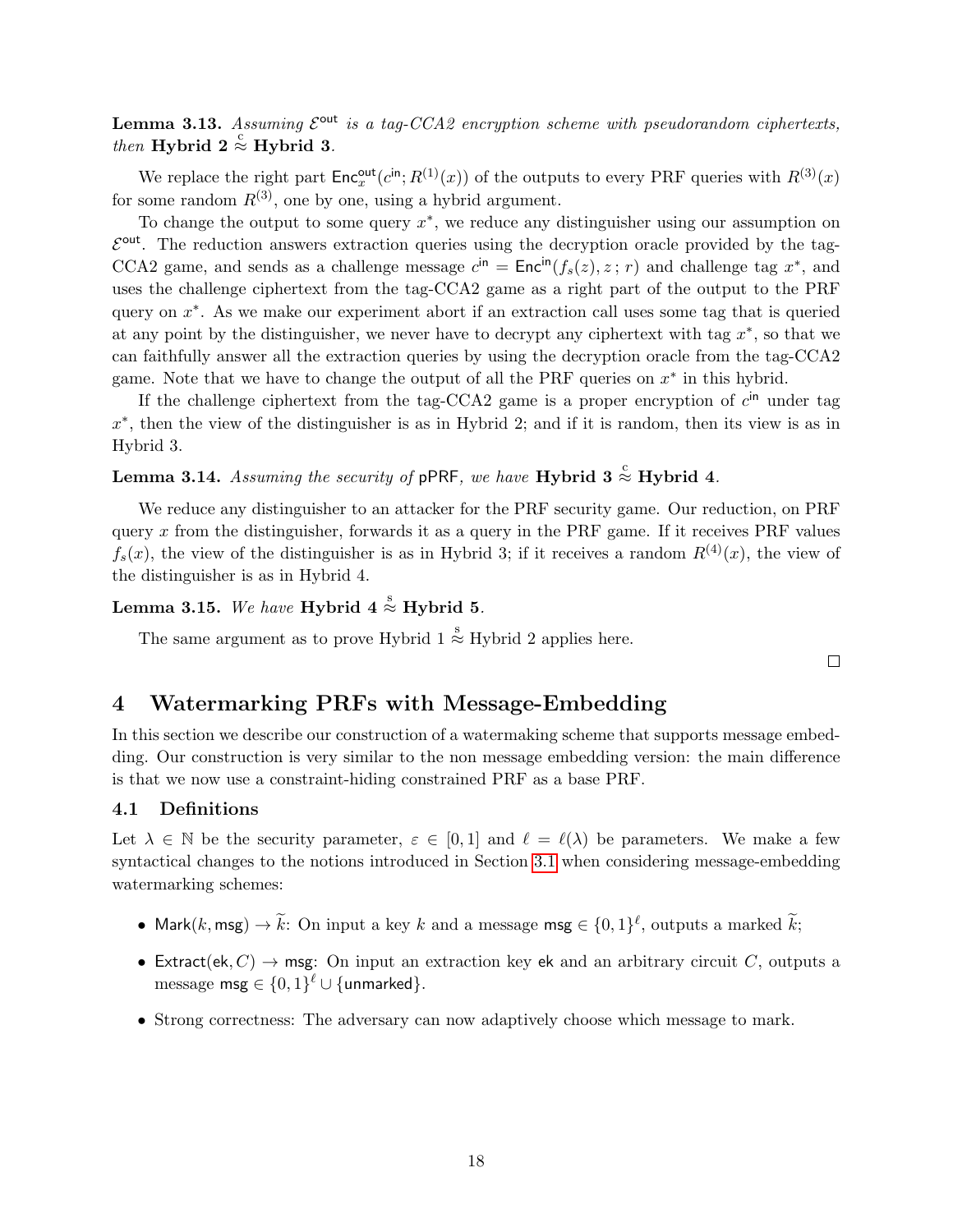For all PPT  $A$  we require:

$$
\Pr\left[F_k(x) \neq F_{\widetilde{k}}(x) \left| \begin{array}{c} (\mathsf{pp},\mathsf{ek}) \leftarrow \mathsf{Setup}(1^{\lambda}) \\ k \leftarrow \mathsf{KeyGen}(1^{\lambda},\mathsf{pp}) \\ \mathsf{msg}^* \leftarrow \mathcal{A}^{F_k(\cdot),\mathsf{Extract}(\mathsf{ek},\cdot)}(\mathsf{pp}) \\ \widetilde{k} \leftarrow \mathsf{Mark}(k,\mathsf{msg}^*) \\ x \leftarrow \mathcal{A}^{F_k(\cdot),F_{\widetilde{k}}(\cdot),\mathsf{Extract}(\mathsf{ek},\cdot)}(\mathsf{pp}) \end{array}\right] \leq \mathsf{negl}(\lambda).
$$

- ε-unremovability: the adversary now additionally chooses some message msg<sup>∗</sup> given oracle access to the extraction procedure, and wins if he produces a circuit  $C^*$  that is  $\varepsilon$ -close to the marked challenge circuit such that  $\textsf{Extract}(\textsf{ek}, C^*) \neq \textsf{msg}^*$ , as described by the following experiment  $Exp<sup>remov-msg</sup>(1<sup>\lambda</sup>)$ :
	- 1. The challenger generates  $(pp, ek) \leftarrow$  Setup $(1^{\lambda})$ . It also samples a random  $k \leftarrow$  KeyGen $(1^{\lambda}, pp)$ , and gives the public parameters pp to the adversary.
	- 2. The adversary computes a challenge message  $\mathsf{msg}^* \in \{0,1\}^{\ell} \leftarrow \mathcal{A}^{\mathsf{Extract}(\mathsf{ek},\cdot)}(\mathsf{pp})$ , given access to an extraction oracle, which on input a circuit  $C$ , outputs Extract(ek,  $C$ ).
	- 3. The challenger computes  $\widetilde{C} \leftarrow \mathsf{Mark}(k, \mathsf{msg}^*)$  and sends it to the adversary.
	- 4. The adversary  $\mathcal{A}^{\text{Extract}(ek,\cdot)}(pp,\tilde{C})$  can make further extraction oracle queries.
	- 5. The adversary  $\mathcal{A}^{\text{Extract}(ek,\cdot)}(\text{pp}, \widetilde{C})$  outputs a circuit  $C^*$ . The output of the experiment is 1 if Extract(ek,  $C^*$ )  $\neq$  msg<sup>\*</sup>; and the output of the experiment is 0 otherwise.

We now say that an adversary A is  $\varepsilon$ -admissible if its output  $C^*$  in phase 5. satisfies  $C^* \cong_{\varepsilon} \widetilde{C}$ . We say that a watermarking scheme achieves  $\varepsilon$ -unremovability if for all  $\varepsilon$ -admissible PPT adversaries A we have:

$$
\Pr[\mathsf{Exp}^{\mathsf{remove-msg}}_{\mathcal{A}}(1^{\lambda})=1]\leq \mathsf{negl}(\lambda).
$$

• Extraction correctness: we could now require that for all message  $\text{msg} \in \{0,1\}^{\ell}$ :

$$
\Pr\left[\mathsf{Extract}(\mathsf{ek},\mathsf{Mark}(k,\mathsf{msg}))=\mathsf{msg} \left| \begin{array}{l} (\mathsf{pp},\mathsf{ek}) \leftarrow \mathsf{Setup}(1^{\lambda}) \\ k \leftarrow \mathsf{KeyGen}(1^{\lambda},\mathsf{pp}) \end{array} \right] \geq 1-\mathsf{negl}(\lambda),
$$

but again, this property follows from  $\varepsilon$ -Unremovability.

#### 4.2 Construction

Let  $\lambda \in \mathbb{N}$  be the security parameter, let  $\rho = 1/\text{poly}(\lambda)$ , and  $\ell = \text{poly}(\lambda)$  be parameters. Let  $\varepsilon = 1/2 + \rho$ . We describe our construction of a watermarkable family  $\mathcal{F}_{\text{pp}}$  and its associated  $\varepsilon$ -unremovable watermarking scheme supporting the embedding of messages of length  $\ell$ .

We'll use the following primitives in our construction:

- $\mathcal{E}^{\text{in}} = (\mathcal{E}^{\text{in}})$ . KeyGen, Enc<sup>in</sup>, Dec<sup>in</sup>), a CCA2 secure public-key encryption scheme
- $\mathcal{E}^{\text{out}} = (\mathcal{E}^{\text{out}})$ . KeyGen, Enc<sup>out</sup>, Dec<sup>out</sup>), a sparse tag-CCA2 encryption scheme with pseudorandom ciphertexts
- chcPRF = (chcPRF.KeyGen, chcPRF.Eval, Constrain, ConstrainEval), a constraint-hiding constrained PRF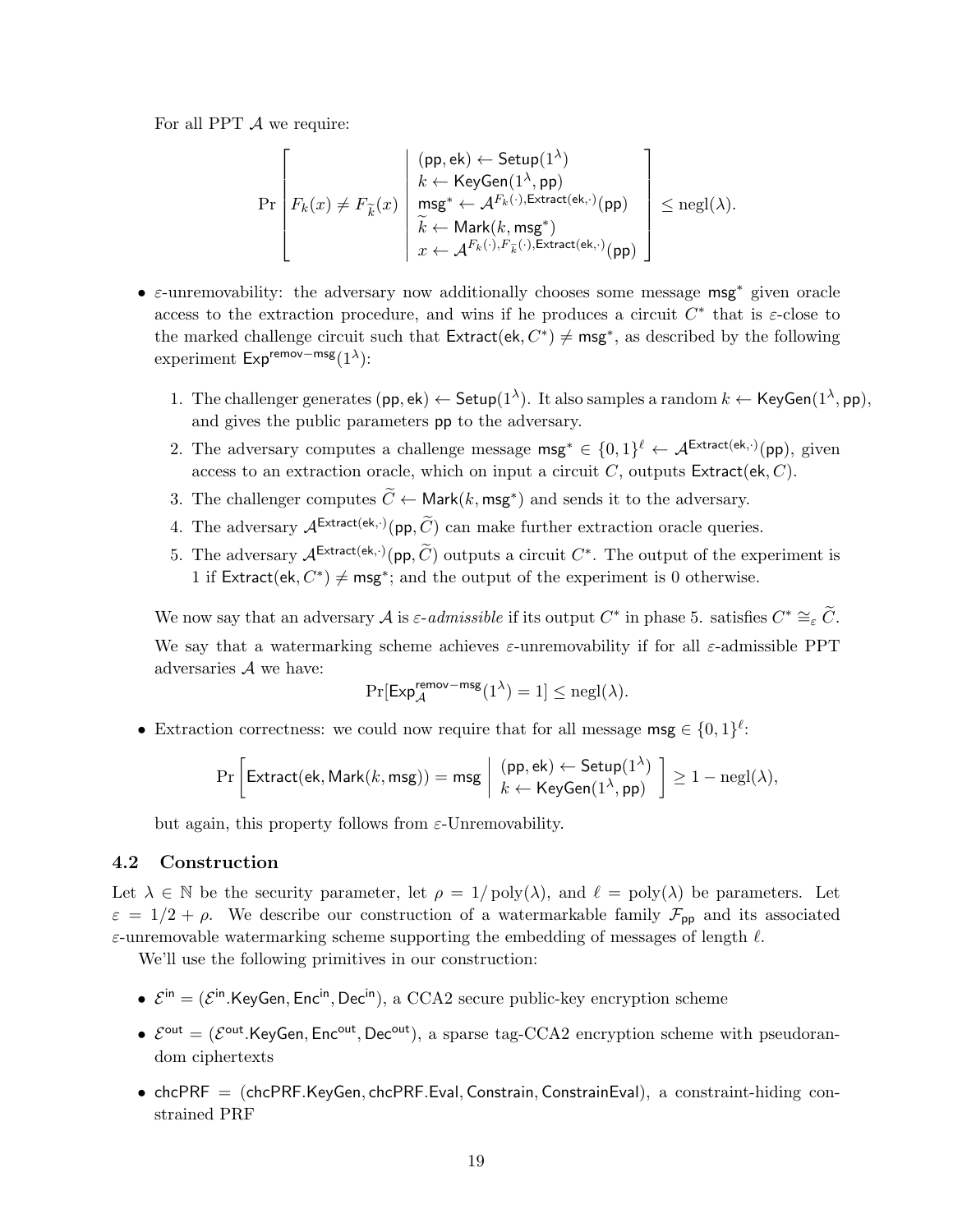- $PRF = (PRF.KeyGen, PRF.Eval), a PRF family$
- $PRF' = (PRF'.KeyGen, PRF'.Eval), another PRF family.$

We will use the following notations:

- $r^{\text{in}} = r^{\text{in}}(\lambda)$  and  $r^{\text{out}} = r^{\text{out}}(\lambda)$  are the number of random bits used by  $\text{Enc}^{\text{in}}$  and  $\text{Enc}^{\text{out}}$ , respectively;
- $({\cal X},{\cal Y}^{(1)})=({\cal X}_{\text{pp}},{\cal Y}_{\text{pp}}^{(1)})$  are the input and output spaces of chcPRF; where we assume that X and  $\mathcal{Y}^{(1)}$  are of size super-polynomial in  $\lambda$ ;
- We'll suppose that PRF has input and output spaces  $(\mathcal{X}, \{0,1\}^{r^{\text{out}}}) = (\mathcal{X}_{\text{pp}}, \{0,1\}^{r^{\text{out}}})$ ;
- $\mathcal{CT} = \mathcal{CT}_{\mathsf{pp}}$  is the ciphertext space of  $\mathcal{E}^{\mathsf{out}}$ .
- We set the input space of our watermarkable PRF to be  $X$ , and its output space to be  $\mathcal{Y} = \mathcal{Y}^{(1)} \times \mathcal{CT}$ . For  $y \in \mathcal{Y}$ , we will write  $y = (y_1, y_2)$ , where  $y_1 \in \mathcal{Y}^{(1)}$  and  $y_2 \in \mathcal{CT}$ .
- We'll suppose that PRF' as input space  $\mathcal{X}^{(1)}$  and output space  $\mathcal{X}^{(2)}$  such that  $\mathcal{X} = \mathcal{X}^{(1)} \times \mathcal{X}^{(2)}$ , where we will suppose that both  $\mathcal{X}^{(1)}$  and  $\mathcal{X}^{(2)}$  have super-polynomial size. In particular, for  $x \in \mathcal{X}^{(1)}$ , and  $t \leftarrow \mathsf{PRF}'.$ KeyGen, we have  $(x, \mathsf{PRF}'.$  Eval $(t, x)) \in \mathcal{X}$ .
- For t a key for PRF', define  $V_t := \{(x, \text{PRF}^\prime \text{.Eval}(t, x)) | x \in \mathcal{X}^{(1)}\}$ . Let  $C_t$  the circuit, which, on input  $x \in \mathcal{X}$ , parses x as  $(x_1, x_2) \in \mathcal{X}^{(1)} \times \mathcal{X}^{(2)}$ , and outputs 1 if  $x_2 = \mathsf{PRF}'$ . Eval $(x_1)$ , and outputs 0 otherwise; in other words,  $C_i$  tests membership in  $V_i$ . If the key  $t_i$  is indexed by some j, we will write  $V_j$  and  $C_j$  instead of the more cumbersome  $V_{t_j}$  and  $C_{t_j}$ .

We now describe our construction of a watermarking scheme, with its associated watermarkable PRF family:

• Setup(1<sup> $\lambda$ </sup>): On input the security parameter 1<sup> $\lambda$ </sup>, sample (pk<sup>in</sup>, sk<sup>in</sup>)  $\leftarrow \mathcal{E}^{\text{in}}$ . KeyGen(1<sup> $\lambda$ </sup>) and  $(\mathsf{pk}^{\mathsf{out}}, \mathsf{sk}^{\mathsf{out}}) \leftarrow \mathcal{E}^{\mathsf{out}}$ . KeyGen $(1^{\lambda})$ . Output:

$$
pp = (pk^{in}, pk^{out});
$$
  

$$
ek = (sk^{in}, sk^{out}).
$$

• KeyGen( $1^{\lambda}$ , pp): On input the security parameter  $1^{\lambda}$ , and the public parameters pp, sample  $s \leftarrow \text{chcPRF.KeyGen}(1^{\lambda}), s' \leftarrow \text{PRF.KeyGen}(1^{\lambda}) \text{ and } r \leftarrow \{0, 1\}^{r^{\text{in}}}$ . Sample for  $j \in \{0, ..., \ell\}$ :  $t_j \leftarrow \mathsf{PRF}'.\mathsf{KeyGen}(1^{\lambda})$ . The key of the watermarkable PRF is:

$$
k = (s, (t_0, t_1 \ldots, t_\ell), r, s', \mathsf{pp}).
$$

For ease of notation, we will simply write  $k = (s, (t_0, t_1, \ldots, t_\ell), r, s')$  when the public parameters pp are clear from the context.

•  $F_k(x)$ : On input a key k and input x, output

$$
F_k(x)=\left(\,\,f_s(x),\,\,\text{Enc}_{x}^{\text{out}}(\text{pk}_{\text{out}},\text{Enc}^{\text{in}}(\text{pk}_{\text{in}},(s,t_0,\ldots,t_\ell)\,;\,r)\,;\,f'_{s'}(x))\,\,\right)
$$

where  $f_s(\cdot) =$  pPRF.Eval $(s, \cdot), f'_{s'}(\cdot) =$  PRF.Eval $(s', \cdot)$  and Enc<sup>out</sup> encrypts Enc<sup>in</sup>(pk<sub>in</sub>,  $(s, t_1, \ldots, t_\ell)$ ; r) using tag x and randomness  $f'_{s'}(x)$ .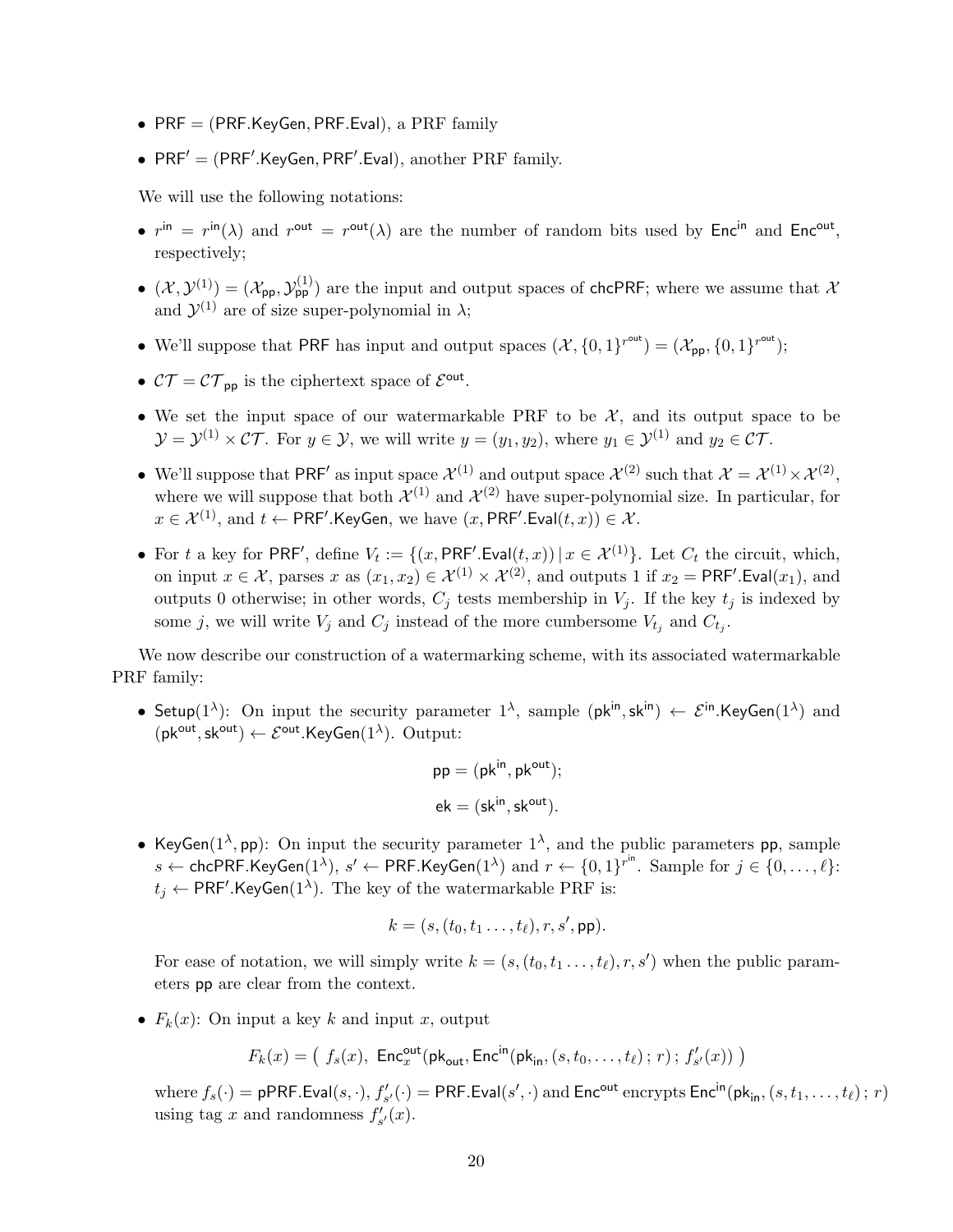- Mark $(k, \text{msg})$ : On input a key  $k = (s, (t_0, t_1, \ldots, t_\ell), r, s'),$  and a message  $\text{msg} \in \{0, 1\}^\ell$ , do the following:
	- Compute the circuit

$$
C_{\text{msg}} = C_0 \vee \bigvee_{\substack{j=1 \ \text{msg}_j=1}}^{\ell} C_j,
$$

which on input  $x \in \mathcal{X}$  outputs 1 if and only if  $x \in V_0$  or if there exists some  $j \in [\ell]$  such that  $\text{msg}_j = 1$  and  $x \in V_j$ , and 0 otherwise, where  $V_j = \{(x_1, \text{PRF}'.\text{Eval}(t_j, x_1))\}_{x_1 \in \mathcal{X}^{(1)}}$ .

- Constrain the key s with respect to  $C_{\text{msg}}$ :  $s_{\text{msg}} \leftarrow \text{chcPRF}$ . Constrain $(s, C_{\text{msg}})$ .
- Compute  $c^{\text{in}} = \text{Enc}^{\text{in}}(\text{pk}_{\text{in}}, (s, t_0, \ldots, t_\ell) ; r).$
- Output the marked key:

$$
\widetilde{k} = (s_{\mathsf{msg}}, c^{\mathsf{in}}, s'),
$$

where the associated circuit computes:

$$
F_{\widetilde{k}}(x) = \left( \text{ ConstrainEval}(s_{\text{msg}}, x), \text{Enc}^{\text{out}}_x(\text{pk}_{\text{out}}, c^{\text{in}}; f'_{s'}(x)) \right).
$$

- Extract(ek, C): Let  $w = \lambda/\rho^2 = \text{poly}(\lambda)$ . On input the extraction key ek and a circuit C do the following:
	- If the input or output length of C do not match  $\mathcal{X}$  and  $\mathcal{Y}^{(1)} \times \mathcal{CT}$  respectively, output unmarked.
	- For all  $i \in [w]$  sample uniformly at random  $x_i \leftarrow \mathcal{X}$ , and do the following:
		- ∗ Parse  $C(x_i) = (C_1(x_i), C_2(x_i))$  where  $C_1(x_i) \in \mathcal{Y}^{(1)}$  and  $C_2(x_i) \in \mathcal{CT}$ .
		- ∗ Compute  $c_i^{\text{in}} = \text{Dec}_{\text{sk}^{\text{out}}, x_i}^{\text{out}}(C_2(x_i))$  (using secret key sk<sup>out</sup> and tag  $x_i$ );
		- \* If  $c_i^{\text{in}} \neq \bot$ , compute  $(s_i, t_{0,i}, \ldots, t_{\ell,i}) = \text{Dec}_{\text{sk}^{\text{in}}(c_i^{\text{in}})}^{\text{in}}$ .
	- $-$  Let  $(s, t_0, \ldots, t_\ell)$  the majority of the w values  $(s_i, t_{0,i}, \ldots, t_{\ell,i})$ , where  $i \in [w]$  (that is if Dec<sup>in</sup><sub>skin</sub> outputs some  $(s, t_0, \ldots, t_\ell)$  more than  $w/2$  times in the loop above). If such a majority does not exist, stop here and output unmarked.
	- For  $i \in [w]$ , do the following:
		- ∗ Sample  $z_{0,i}$  ←  $V_0$  where  $V_0 = \{(x, \text{PRF}^\prime \text{.Eval}(t_0, x)) | x \in \mathcal{X}^{(1)}\}$ . This is done by picking a random  $z_1 \leftarrow \mathcal{X}^{(1)}$  and setting  $z = (z_1, \textsf{PRF}^{\prime}.\textsf{Eval}(t_0, z_1)).$
		- \* Test  $C_1(z_{0,i}) \neq f_s(z_{0,i}).$
		- ∗ If a majority are equal, stop here and output unmarked.
	- For  $j \in [\ell]$ , do the following:
		- ∗ For  $i \in [w]$  sample  $z_{j,i} \leftarrow V_j$  where  $V_j = \{(x, \text{PRF}^\prime \text{.Eval}(t_j, x)) \mid x \in \mathcal{X}^{(1)}\}.$
		- ∗ Test for  $i \in [w]$ :  $C_1(z_{j,i}) \neq f_s(z_{j,i}).$
		- ∗ If a majority are different (for  $i \in [w]$ ), set msg<sub>j</sub> = 1, otherwise set msg<sub>j</sub> = 0.
	- $-$  Output  $\mathsf{msg} = (\mathsf{msg}_1, \ldots, \mathsf{msg}_\ell).$

Note that when it is clear from the context, we will omit writing  $pk_{out}$ ,  $pk_{in}$ .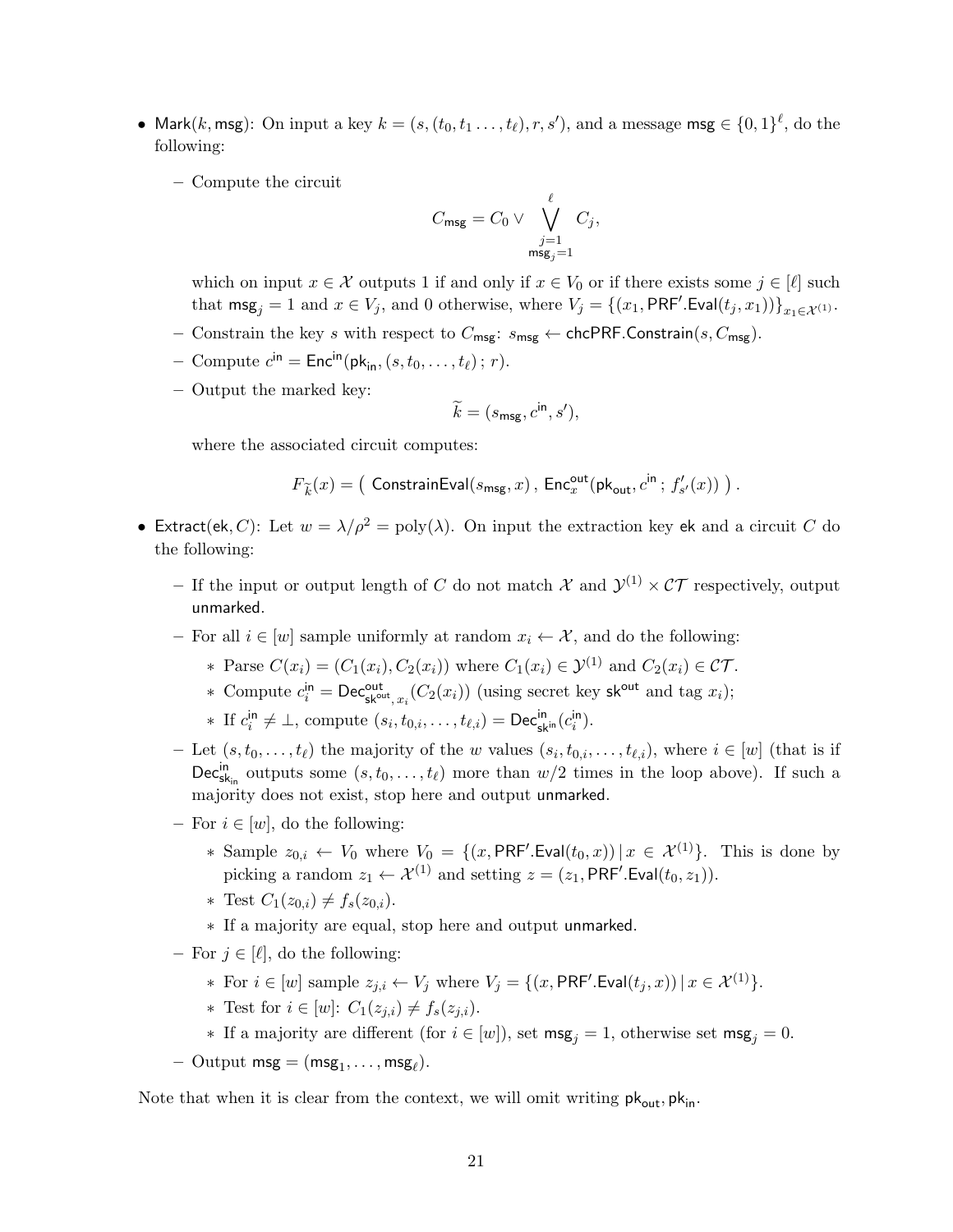### 4.3 Correctness Properties of the Watermarking Scheme

**Claim 4.1.** Assuming  $\mathcal{E}^{\text{in}}$  and  $\mathcal{E}^{\text{out}}$  are perfectly correct and  $\mathcal{E}^{\text{in}}$  is sparse, the scheme above satisfies the non-triviality properties.

*Proof.* 1. For  $(pp, ek) \leftarrow$  Setup $(1^{\lambda})$  and  $k = (s, (t_0, t_1, \ldots, t_{\ell}), r, s') \leftarrow$  KeyGen $(1^{\lambda}, pp)$ , we have that Extract, on input  $F_k$ , gets  $(s, t_0, \ldots, t_\ell)$  as the majority, by perfect correctness of  $\mathcal{E}^{\text{in}}$  and  $\mathcal{E}^{\text{out}}$ . Therefore, the first check (corresponding to  $j = 0$ ) makes Extract(ek,  $F_k$ ) output unmarked (as  $(F_k)_1(z) = f_s(z)$  for all  $z \in \mathcal{X}$ ).

2. Let C be a fixed circuit, and let  $(pp, \text{ek}) \leftarrow \text{Setup}(1^{\lambda})$ . By sparsity of  $\mathcal{E}^{\text{out}}$ , the probability that any of the w values  $C_1(x_i)$  decrypts, for  $i \in [w]$ , is negligible. Therefore, Extract(ek, C) outputs unmarked.  $\Box$ 

Claim 4.2. Assuming PRF and PRF' are secure, chcPRF preserves functionality on unconstrained inputs, and  $\mathcal{E}^{\text{out}}$  is tag-CCA2 with pseudorandom ciphertexts, then the scheme above satisfies strong correctness.

Proof. We use the exact same hybrids as in the non-message embedding case, after which the view of the adversary is independent of  $(t_0, \ldots, t_\ell)$ . We then conclude in two steps. First, the probability that the adversary outputs a constrained point is negligible. This is by PRF security of **PRF'.** Actually, the adversary cannot even find a point in any  $V_j$ ,  $j \in \{0, \ldots, \ell\}$  (where the set of constrained points the union of a subset of the  $V_j$ 's defined by  $\mathsf{msg}^*$ ), as it would be indistinguishable from predicting one of  $\ell + 1$  random values (in  $\mathcal{X}^{(2)}$ , the output space of PRF').

Second, the probability that the adversary finds an unconstrained point on which  $F_k$  and  $F_{\tilde{k}}$ differ is also negligible; this is by functionality preserving of chcPRF on unconstrained inputs (which is implied by our definition of constraint-hiding). П

#### 4.4 Security Properties of the Watermarking Scheme

#### 4.4.1 Extended Pseudorandomness

We show here that our scheme satisfies Extended Pseudorandomness.

Claim 4.3 (Extended Pseudorandomness). Suppose chcPRF and PRF are secure, and that  $\mathcal{E}^{\text{out}}$ is tag-CCA2 with pseudorandom ciphertexts. Then the watermarking scheme satisfies extended pseudorandomness.

Proof. The proof is similar to the one for Claim [3.10.](#page-16-0) The only difference is that we now also keep track of the points  $z_{j,i}$  sampled from the sets  $V_j$  during the calls to the extraction oracle, and we abort in Hybrids 2 to 4 if any of the points  $z_{i,i}$  is queried to the PRF oracle. This event only occurs with negligible probability as the sets  $V_j$  are of super-polynomial size.

 $\Box$ 

#### 4.4.2 Unremovability

We prove that our construction is  $\varepsilon$ -unremovable (where  $\varepsilon = 1/2 + \rho$  where  $\rho = 1/\text{poly}(\lambda)$  is a parameter of our scheme).

Claim 4.4. Suppose that  $\mathcal{E}^{\text{in}}$  is CCA2-secure, chcPRF is a constraint-hiding constrained PRF, and PRF' is a PRF. Then the watermarking scheme is  $\varepsilon$ -unremovable.

Proof. We prove the claim via a sequence of hybrids.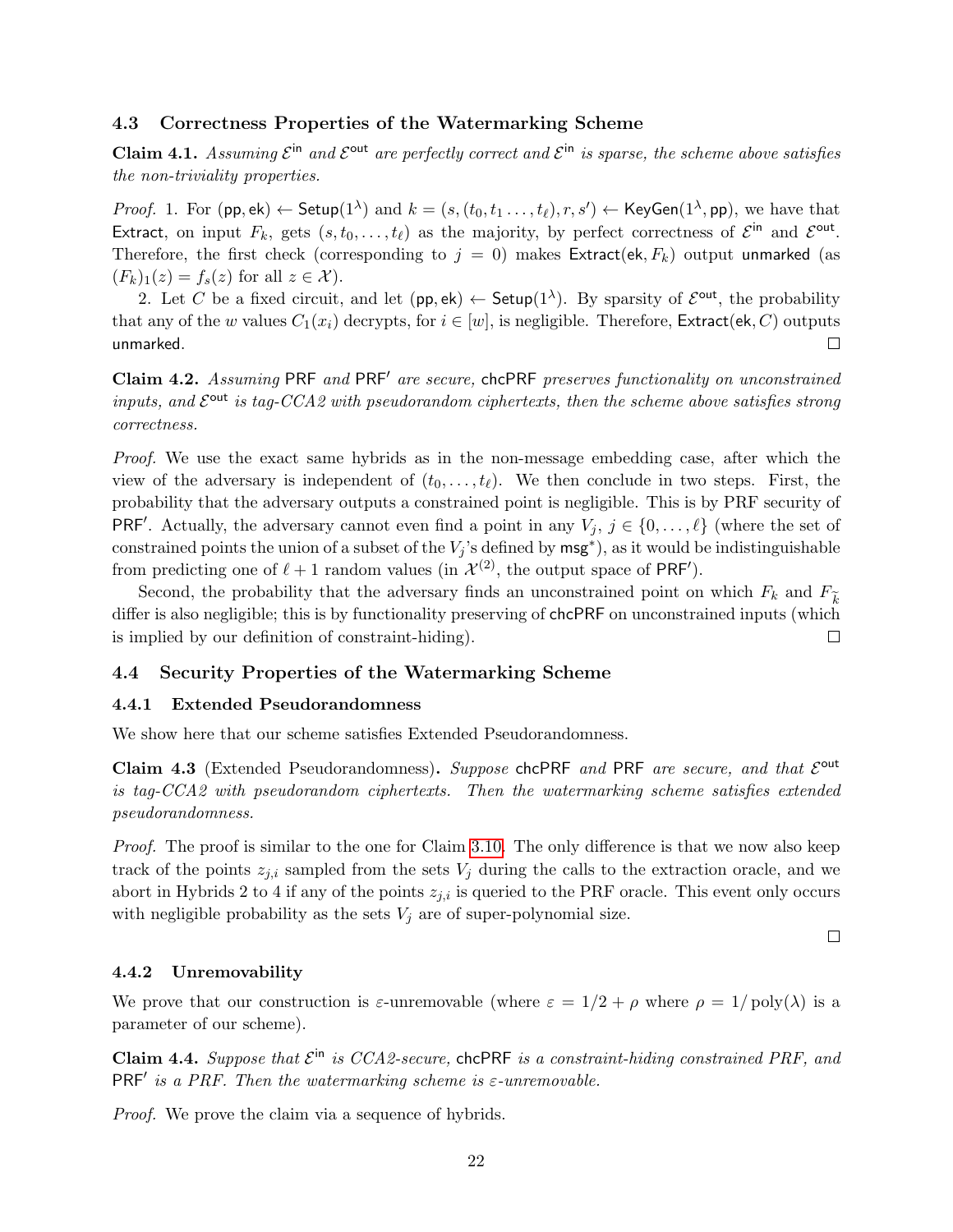**Hybrid 0.** This is the  $\varepsilon$ -Unremovability game  $Exp_{\mathcal{A}}^{\text{remove-msg}}(1^{\lambda})$ .

Hybrid 1. We now change how extraction calls are answered (including the one used to determine the output of the experiment). Let  $k = (s, (t_0, \ldots, t_\ell), r, s') \leftarrow \text{PRF}_{\text{pp}}$ .KeyGen $(1^\lambda, \text{pp})$  be the (unmarked) PRF key sampled to produce the challenge marked circuit, and  $c^{\text{in}} = \text{Enc}^{\text{in}}(s, t_0, \ldots, t_\ell; r)$ be the associated ciphertext (which is used to produce the challenge marked circuit  $C$ ). On extraction query C from the adversary, the extraction procedure samples  $x_i$ 's for  $i \in [w]$  as before. Let denote by E the event that  $\mathsf{Dec}_{\mathsf{sk}^{\mathsf{out}}, x_i}^{\mathsf{out}}(C_2(x_i)) = c^{\mathsf{in}},$  i.e. the second part  $C_2(x_i)$  decrypts to  $c^{\text{in}}$  when decrypting using tag  $x_i$ . If E occurs, then instead of decrypting this inner ciphertext  $c^{\text{in}}$  in the extraction procedure, we directly consider it as outputting  $(s, t_0, \ldots, t_\ell)$  (used to pick the majority of decryption outputs); in particular  $c^{in}$ , s and  $(t_0, \ldots, t_\ell)$  are now hard-coded in the modified extraction procedure.

Hybrid 2. We change how extraction calls are answered and how the challenge marked circuit is generated. Let  $0_K$  and  $0_{K'}$  be arbitrary fixed keys for chcPRF and PRF' respectively. We now use:

$$
c^{\rm in} = \mathsf{Enc}^{\rm in}(0_\mathcal{K}, 0_{\mathcal{K}'}^{\ell+1}),
$$

which is used as the ciphertext hard-coded in the extraction oracle (used to handle event  $E$ ), and used to produce the challenge marked circuit  $\tilde{C}$ . Furthermore, we abort the experiment if the adversary makes any extraction query before submitting his challenge message such that  $C_2(x_i)$ gets decrypted to  $c^{\text{in}}$  for any  $i \in [w]$  (where  $c^{\text{in}}$  is defined before giving the adversary oracle access to the extraction oracle).

**Hybrid 3.** We change how we produce the challenge marked circuit  $\tilde{C}$  and how we answer extraction queries (including the one determining the output of the experiment). First, to generate the challenge marked circuit, we use the simulator from the constraint-hiding experiment to generate a simulated key  $\hat{s}_{\text{msg*}} \leftarrow \text{Sim}^{\text{key}}(1^{|C_{\text{msg*}}|}).$ 

On extraction query C, we now abort if it considers any  $c_i^{\text{in}} \neq c^{\text{in}}$  such that  $\text{Dec}_{\text{sk}^{\text{in}}|c_i^{\text{in}}|}^{\text{in}}(c_i^{\text{in}})$  $(s,*,\ldots,*)$ . Furthermore, if we have  $\mathsf{Dec}_{\mathsf{sk}^{\mathsf{out}},x_i}^{\mathsf{out}}(C_2(x_i)) = c^{\mathsf{in}}$  for more than  $w/2$  samples  $i \in [w]$  in the same execution of the extraction procedure, we use the constraint-hiding simulator and check  $C_1(z_{j,i}) \neq \textsf{Sim}^{\textsf{ch}}(z_{j,i}, C_{\textsf{msg}^*}(z_{j,i}))$  where  $z_{j,i} \leftarrow V_j$  for  $i \in [w]$  and  $j \in \{0, \ldots, \ell\}$  (instead of checking  $C_1(z_{j,i}) \neq f_s(z_{j,i}).$ 

If  $c^{\text{in}}$  appears in less than  $w/2$  samples, we ignore it in the majority election.

Hybrid 4. We modify how we answer extraction queries (including the one determining the output of the experiment). We now pick  $\ell + 1$  random functions  $R_j : \mathcal{X}^{(1)} \to \mathcal{X}^{(2)}$  for  $j \in \{0, \ldots, \ell\}$ . Define  $W_j := \{(x, R_j(x)) \mid x \in \mathcal{X}^{(1)}\}.$  If  $c^{in}$  appears in more than  $w/2$  samples  $i \in [w]$ , we now sample  $z_{j,i} \leftarrow W_j$ , and check  $C_1(z_{j,i}) \neq \mathsf{Sim}^{\mathsf{ch}}(z_{j,i}, d_{\mathsf{msg}^*}(z_{j,i}))$  instead, where  $d_{\mathsf{msg}^*}(z) = 1$  if  $z_2 = R_0(z_1)$  or if there exists some j such that  $\text{msg}_j^* = 1$  and  $z_2 = R_j(z_1)$ , where  $z = (z_1, z_2)$ .

**Hybrid 5.** Now if  $c^{in}$  appears in more than  $w/2$  indices  $i \in [w]$ , for  $j \in \{0, \ldots, \ell\}$  we sample  $z_{i,i} \leftarrow W_i$ , and check:

- $C_1(z_{0,i}) \neq \text{Sim}^{\text{ch}}(z_{0,i}, 1)$  for  $j = 0$ ;
- $C_1(z_{j,i}) \neq \textsf{Sim}^{\textsf{ch}}(z_{j,i}, \textsf{msg}_j^*)$  for  $j \in [\ell].$

We now argue that in Hybrid 5, the experiment outputs 0 with overwhelming probability.

Consider the execution of the extraction algorithm that determines the output of the experiment. We have  $C^* \cong_{(1/2+\rho)} \widetilde{C}$  by admissibility of the adversary. Hence, a Chernoff bound on the  $w = \lambda/\rho^2$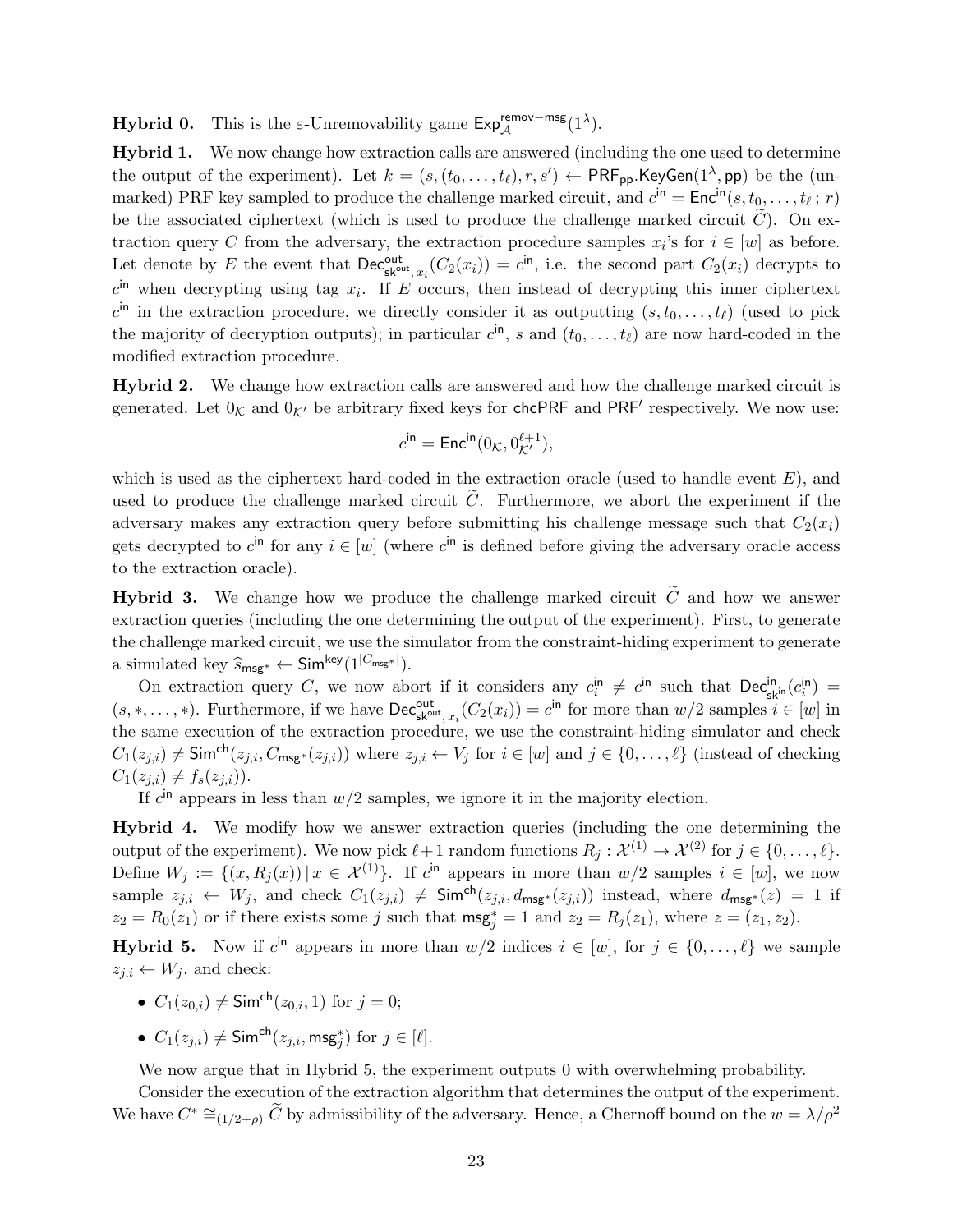random samples  $x_i$  picked by the extraction call gives that with probability at least  $(1 - e^{-2\lambda})$ , the majority of the  $x_i$  satisfy  $C^*(x_i) = \widetilde{C}(x_i)$ . In particular, by perfect correctness of  $\mathcal{E}^{\text{out}}$ , we have  $c_i^{\text{in}} = c^{\text{in}}$  for a majority of indices  $i \in [w]$ .

Therefore, for all  $j \in \{0, \ldots, \ell\}$ , the extraction algorithm now samples  $z_{j,i} \leftarrow W_j$  for  $i \in [w]$ , and tests  $C_1(z_{0,i}) \neq \textsf{Sim}^{\textsf{ch}}(z_{0,i}, 1)$  for  $j = 0$ , and  $C_1(z_{j,i}) \neq \textsf{Sim}^{\textsf{ch}}(z_{j,i}, \textsf{msg}^*_j)$  for  $j \in [\ell]$ . But then, by randomness of  $R_j$ , the probability that a random  $z_{j,i} \leftarrow W_j$  satisfies  $C^*(z_{j,i}) = \widetilde{C}(z_{j,i})$  is at least  $1/2 + \rho$  (up to some negligible statistical loss upper bounded by  $wQ/|X^{(1)}|$  due to the previous  $Q = \text{poly}(\lambda)$  extraction queries). Therefore, another Chernoff bound states that with overwhelming probability, the majority of those  $z_{j,i}$ 's (over  $i \in [w]$ ) satisfy  $C^*(z_{j,i}) = \widetilde{C}(z_{j,i})$ .

Now, if  $\text{msg}_j^* = 0$ , we have  $\widetilde{C}_1(z_{j,i}) = \text{Sim}^{\text{ch}}(z_{j,i}, \text{msg}_j^*)$  with overwhelming probability by (computational) correctness of chcPRF.

If  $\mathsf{msg}_j^*=1$  we have  $\mathsf{Sim}^{\mathsf{ch}}(z_{j,i},\mathsf{msg}_j^*)=R(z_{j,i})$  for a random function  $R:\mathcal{X}\to\mathcal{Y}^{(1)}$  (picked independently of  $\tilde{C}$ ), so the probability that some index *i* satisfies  $\tilde{C}(z_{j,i}) = R(z_{j,i})$  is negligible over the randomness of R (again, even conditioned on the polynomial number  $(\ell + 1)wQ$  of evaluations to R during the extraction queries, as  $\mathcal{Y}^{(1)}$  has super-polynomial size). Overall, an union bound gives that the extraction procedure, on input  $C^*$ , does not output unmarked with overwhelming probability (corresponding to  $j = 0$ ), and then outputs  $\text{msg}^*$  with overwhelming probability.

Indistinguishability of the hybrids. We now show that the hybrids above are indistinguishable.

### **Lemma 4.5.** Assuming  $\mathcal{E}^{\text{in}}$  is perfectly correct, we have **Hybrid 0**  $\equiv$  **Hybrid 1**.

The view of the adversary is identical in Hybrid 0 and Hybrid 1 by perfect correctness of the inner encryption  $\mathcal{E}^{\text{in}}$ : in the latter we simply hardcode the result of the decryption whenever we have to decrypt  $c<sup>in</sup>$  during an extraction oracle call.

# Lemma 4.6. Assuming  $\mathcal{E}^{\text{in}}$  is CCA2-secure, we have Hybrid 1  $\stackrel{\text{c}}{\approx}$  Hybrid 2.

The same argument as for Lemma [3.7](#page-16-1) holds, by additionally noting that any adversary who queries, before receiving the marked circuit, some C such that the extraction call on C gets  $c^{\text{in}}$  with substantial probability can be directly used to break CCA securiy of  $\mathcal{E}^{\text{in}}$ .

### **Lemma 4.7.** Assuming chcPRF is a constraint-hiding constrained PRF, we have Hybrid 2  $\stackrel{c}{\approx}$ Hybrid 3.

First, any adversary who queries some C such that the extraction call on C gets some  $c_i^{\text{in}}$  such that  $\text{Dec}_{\textbf{sk}^{in}}^{in}(c_i^{in}) = (s,*,\ldots,*)$  can be directly used to break constraint-hiding (as the challenger has sk<sup>in</sup>, he can extract the PRF key s using such an adversary). Then, the reduction is very similar to the proof of Lemma [3.8,](#page-16-2) by receiving both the constrained key  $\tilde{k}$  and values  $y_i^*$  from the constraint-hiding experiment to answer the extraction queries where  $c<sup>in</sup>$  form the majority. This is because  $c<sup>in</sup>$  is now the only possible ciphertext that makes the extraction procedure use evaluations to the constrained PRF  $f_s(\cdot)$ .

# Lemma 4.8. Assuming the security of PRF', we have Hybrid 3  $\stackrel{c}{\approx}$  Hybrid 4.

As the challenge marked circuit does not depend on  $(t_0, \ldots, t_\ell)$  anymore, all the steps involving PRF' in Hybrid 3 can be simulated given only oracle access to PRF'. Eval (on different keys  $t_0, \ldots, t_\ell$ ). More precisely, we have to sample random points in  $V_j$  and compute  $C_{\text{msg*}}(z_{j,i})$  (given as input to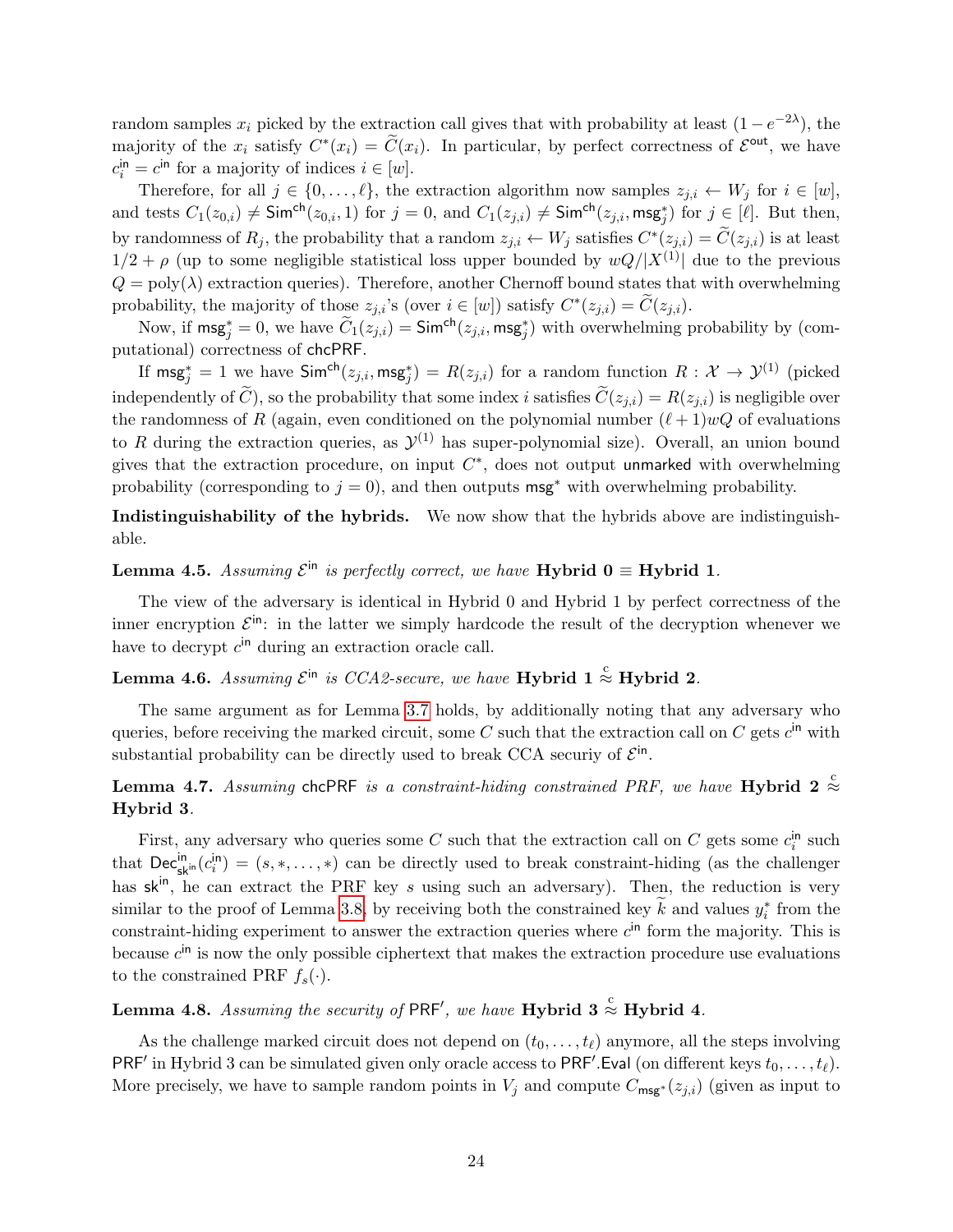Sim<sup>ch</sup> if  $c^{in}$  form the majority). This gives a simple reduction to the PRF security of PRF', using a standard hybrid argument over the  $\ell + 1$  PRF keys  $t_0, \ldots, t_1$ .

# Lemma 4.9. We have Hybrid 4  $\stackrel{\text{s}}{\approx}$  Hybrid 5.

Hybrids 4 and 5 differ exactly when there is some point  $z_{j,i} \leftarrow W_j$  such that  $d_{\mathsf{msg}^*}(z_{j,i}) \neq \mathsf{msg}^*_j$ , which happens exactly when  $\textsf{msg}_j^* = 0$  but  $d_{\textsf{msg}_j^*}(z_{j,i}) = 1$ , that is, when  $\textsf{msg}_j^* = 0$  but  $z_{j,i} \in W_{j'}$ for some  $j' \neq j$  such that  $\text{msg}_{j'}^* = 1$ . By definition, this implies having  $R_j(z_1) = R_{j'}(z_1)$  for some  $j' \neq j$  for some independently chosen random functions  $R_j$  and  $R_{j'}$ ; and the probability that this happens, even conditioned on the  $\ell = \text{poly}(\lambda)$  functions  $R'_j$  and the  $Q \cdot w = \text{poly}(\lambda)$  samples  $z_{j,i}$ picked accross all the extraction queries made by the adversary (where Q denotes the number of extraction queries he makes), is negligible, as  $\mathcal{X}^{(2)}$  has super-polynomial size.

 $\Box$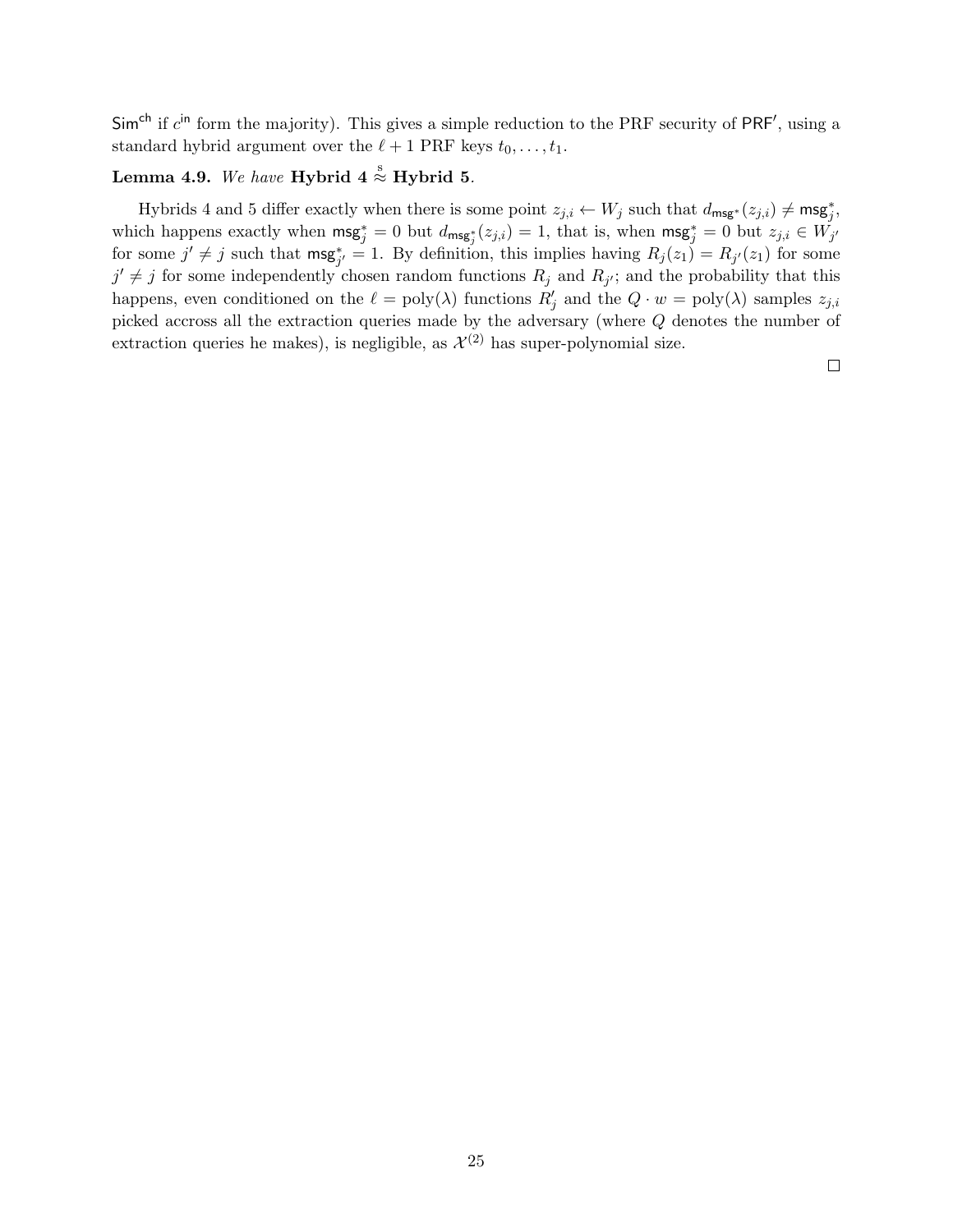### References

- <span id="page-26-10"></span>[ABB10] Shweta Agrawal, Dan Boneh, and Xavier Boyen. Efficient lattice (H)IBE in the standard model. In Henri Gilbert, editor, EUROCRYPT 2010, volume 6110 of LNCS, pages 553–572. Springer, Heidelberg, May / June 2010.
- <span id="page-26-0"></span>[BGI+01] Boaz Barak, Oded Goldreich, Russell Impagliazzo, Steven Rudich, Amit Sahai, Salil P. Vadhan, and Ke Yang. On the (im)possibility of obfuscating programs. In Joe Kilian, editor, CRYPTO 2001, volume 2139 of LNCS, pages 1–18. Springer, Heidelberg, August 2001.
- <span id="page-26-1"></span>[BGI+12] Boaz Barak, Oded Goldreich, Russell Impagliazzo, Steven Rudich, Amit Sahai, Salil P. Vadhan, and Ke Yang. On the (im)possibility of obfuscating programs. J. ACM, 59(2):6, 2012.
- <span id="page-26-8"></span>[BGI14] Elette Boyle, Shafi Goldwasser, and Ioana Ivan. Functional signatures and pseudorandom functions. In Hugo Krawczyk, editor, PKC 2014, volume 8383 of LNCS, pages 501–519. Springer, Heidelberg, March 2014.
- <span id="page-26-4"></span>[BKM17] Dan Boneh, Sam Kim, and Hart William Montgomery. Private puncturable PRFs from standard lattice assumptions. In Jean-S´ebastien Coron and Jesper Buus Nielsen, editors, EUROCRYPT 2017, Part I, volume 10210 of LNCS, pages 415–445. Springer, Heidelberg, April / May 2017.
- <span id="page-26-3"></span>[BLW17] Dan Boneh, Kevin Lewi, and David J. Wu. Constraining pseudorandom functions privately. In Serge Fehr, editor, PKC 2017, Part II, volume 10175 of LNCS, pages 494–524. Springer, Heidelberg, March 2017.
- <span id="page-26-6"></span>[BTVW17] Zvika Brakerski, Rotem Tsabary, Vinod Vaikuntanathan, and Hoeteck Wee. Private constrained PRFs (and more) from LWE. In Yael Kalai and Leonid Reyzin, editors, TCC 2017, Part I, volume 10677 of LNCS, pages 264–302. Springer, Heidelberg, November 2017.
- <span id="page-26-7"></span>[BW13] Dan Boneh and Brent Waters. Constrained pseudorandom functions and their applications. In Kazue Sako and Palash Sarkar, editors, ASIACRYPT 2013, Part II, volume 8270 of LNCS, pages 280–300. Springer, Heidelberg, December 2013.
- <span id="page-26-5"></span>[CC17] Ran Canetti and Yilei Chen. Constraint-hiding constrained PRFs for NC<sup>1</sup> from LWE. In Jean-Sébastien Coron and Jesper Buus Nielsen, editors, EUROCRYPT 2017, Part I, volume 10210 of LNCS, pages 446–476. Springer, Heidelberg, April / May 2017.
- <span id="page-26-2"></span>[CHN+16] Aloni Cohen, Justin Holmgren, Ryo Nishimaki, Vinod Vaikuntanathan, and Daniel Wichs. Watermarking cryptographic capabilities. In Daniel Wichs and Yishay Mansour, editors,  $48th$  ACM STOC, pages 1115–1127. ACM Press, June 2016.
- <span id="page-26-9"></span>[CS02] Ronald Cramer and Victor Shoup. Universal hash proofs and a paradigm for adaptive chosen ciphertext secure public-key encryption. In Lars R. Knudsen, editor, EURO-CRYPT 2002, volume 2332 of LNCS, pages 45–64. Springer, Heidelberg, April / May 2002.